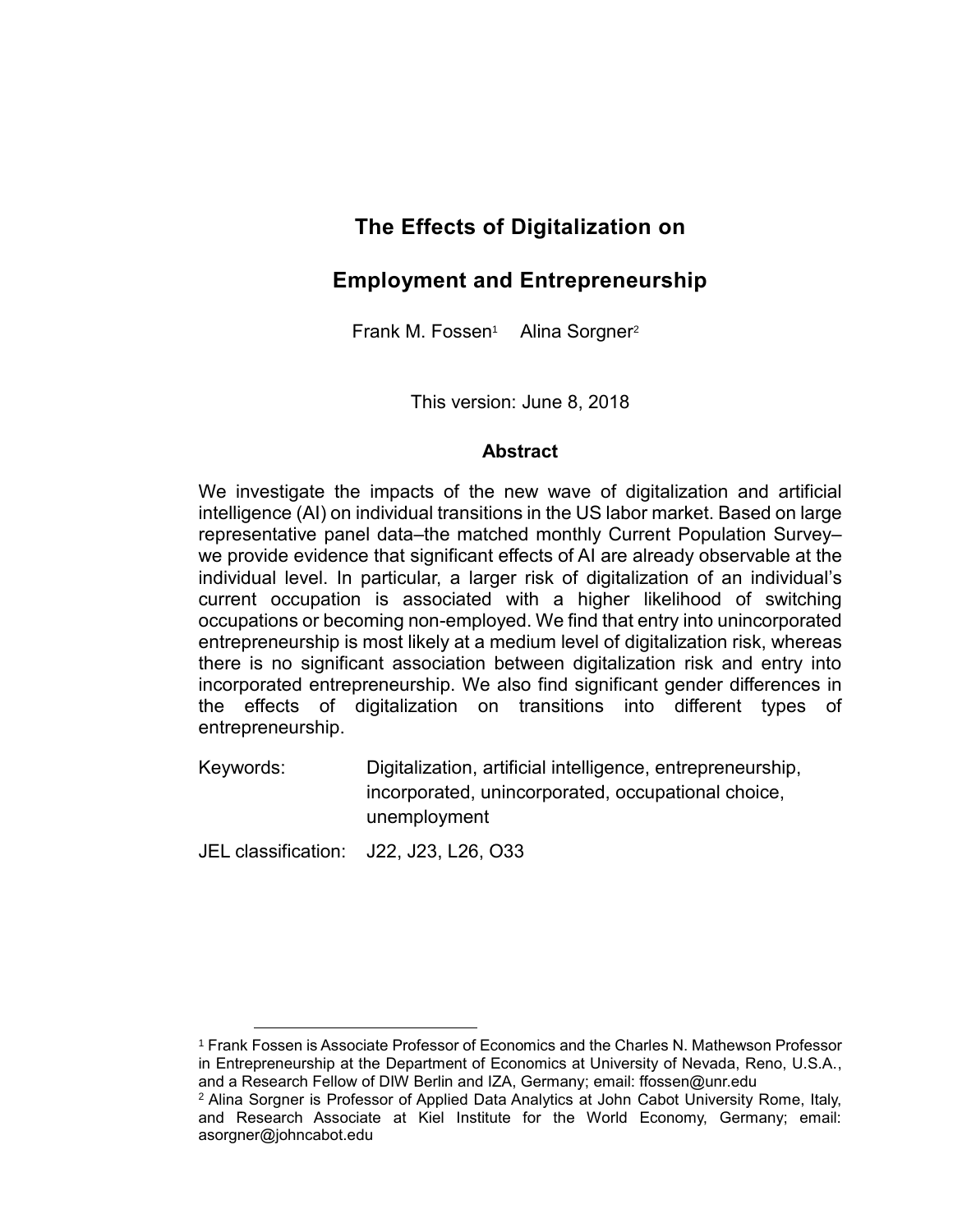#### **1. Introduction**

l

What is the future of employment in the digital age where artificial intelligence (AI) is increasingly efficient in performing "human" tasks? A recent study by Frey and Osborne (2017) that received substantial academic and media attention concludes that about 47 percent of the US labor force are currently in jobs that are highly likely to be replaced by machines in the next one to two decades. This result has largely been confirmed by other studies for various countries, although the average risk of automation varied a lot across countries (see, e.g., Arntz et al. 2017, Sorgner et al. 2017a). While the mentioned studies provide aggregate estimates of the risk of digitalization by occupations, it is not clear how this risk affects an individual's labor market outcomes. Thus, the aim of this paper is to investigate workers' responses to the risk of automation<sup>1</sup> of their occupation by studying their switching behavior on the labor market. In particular, we analyze whether entrepreneurship provides a viable route for individuals whose current jobs in paid employment are taken over by AI.

We provide the following contributions. First, we analyze whether the occupational risk of automation due to the current wave of digitalization and AI leads to a higher risk of unemployment that is already observable today. The study by Frey and Osborne (2017) relies on expert judgments from the year 2013 concerning the technological possibilities to perform occupation-specific tasks automatically in the near future. Even if technology allowed performing certain tasks very efficiently, this should not necessarily lead to job replacement effects. For instance, existing labor market regulations or lack of necessary infrastructure might prevent immediate deployment of new technologies. Hence, it is not directly evident whether the predicted risk of digitalization of occupations necessarily leads to higher unemployment.

<sup>1</sup> We use the terms "digitalization" and "automation" interchangeably throughout the paper to describe automation due to the new wave of technological developments in artificial intelligence and machine learning.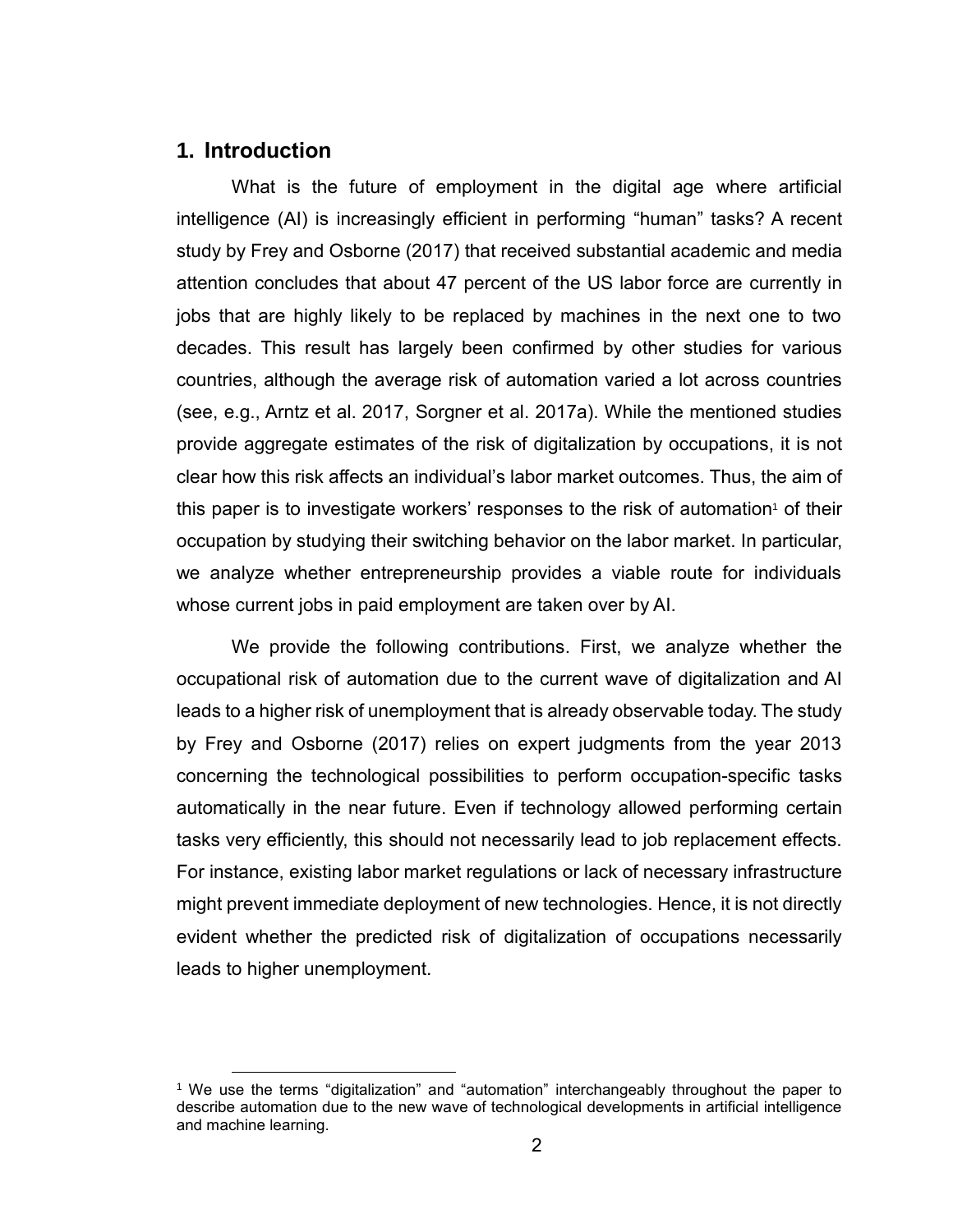Second, even if new technologies could replace many jobs that still exist today, entrepreneurship might be a viable alternative to being in paid employment for many individuals. Digital technologies might even enable and facilitate the start-up process (von Briel, Davidsson, and Recker 2018), for instance, by improving access to finance by means of crowdfunding, reducing costs of communication and ICT infrastructure by means of cloud computing, and decreasing initial investments in human labor by means of employing artificial intelligence. A number of studies show that the choice of entrepreneurship over paid employment may be driven by a higher job and life satisfaction that result from being one's own boss, rather than from expectations of a financial profit (Benz and Frey 2008, Fritsch et al. 2018). The possibility that people become entrepreneurs might considerably reduce the expected levels of unemployment due to automation of jobs.

However, the loss of a job due to digitalization may lead to an increase in the levels of necessity entrepreneurship, that is, the decision to become selfemployed because of the lack of alternative opportunities in dependent employment (Fairlie and Fossen, 2018). Necessity entrepreneurship can be expected to lead to lower economic and psychological well-being of individuals. Thus, another contribution of the present paper is to investigate how the occupational risk of digitalization affects an individual transition into different types of entrepreneurship. We consider transitions into unincorporated and incorporated entrepreneurship because they may be driven by different motives, such as necessity vs. opportunity motives (Levine and Rubinstein 2016). Last but not least, individuals may escape unemployment in their occupation by switching to a different occupation within paid employment, which would imply additional costs, for instance, related to acquisition of a new qualification.

Our detailed analysis of individual switching behavior on the labor market as a response to the risk of automation of occupations provides a more complete picture of the effects of digitalization on employment by taking account of individual differences in socio-demographic characteristics and human capital variables. Based on comprehensive and representative individual-level monthly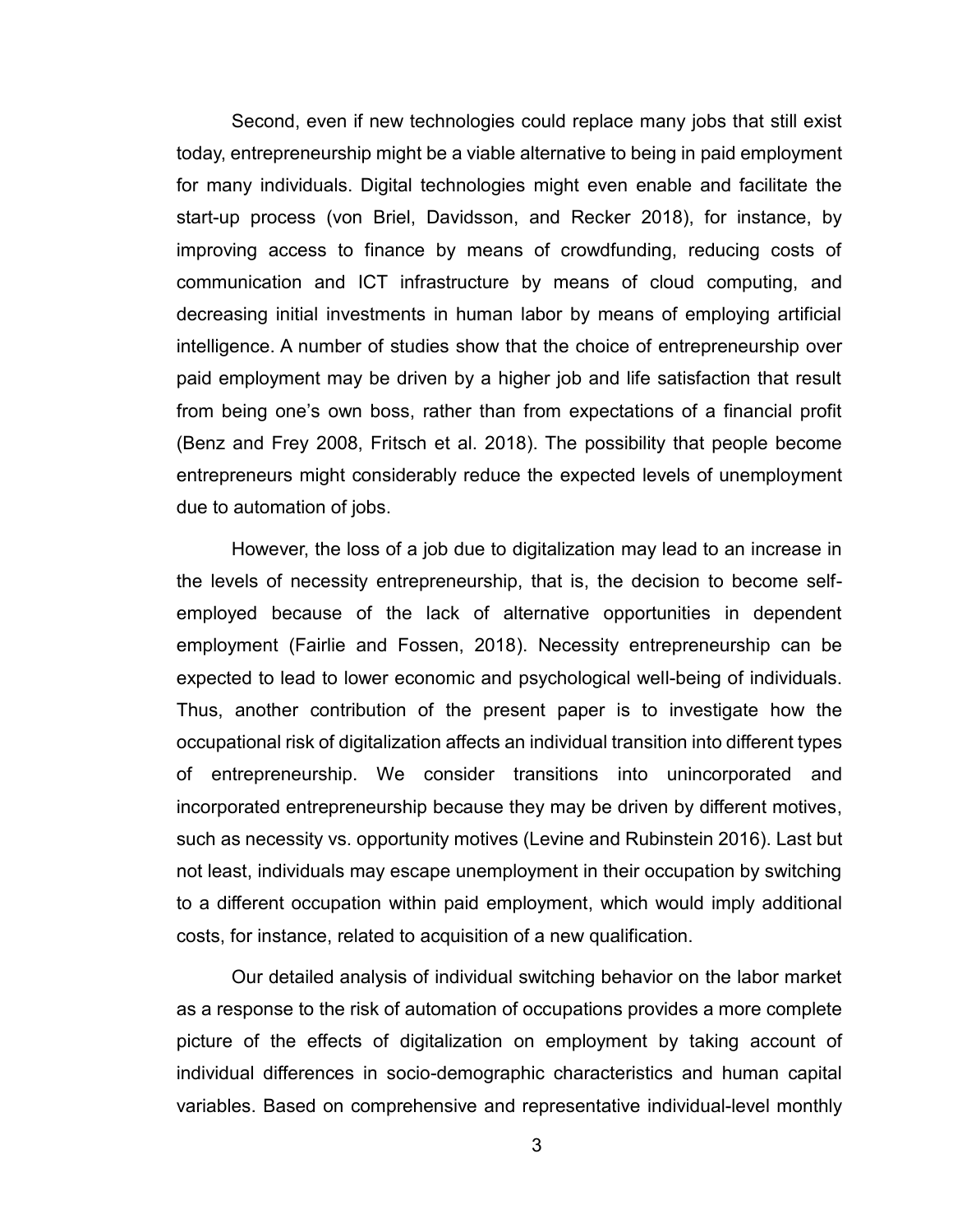rotating panel data from the Current Population Survey (CPS), we analyze which trends on the labor market due to digitalization of occupations can already be observed. Our results reveal that significant effects of automation of occupations due to the current wave of digitalization and AI can already be detected at the level of individual labor market transitions.

In more detail, a higher risk of digitalization of occupations is associated with a higher likelihood of occupational change and switching from paid employment into non-employment in the subsequent year. With regard to entrepreneurship, we find differentiated and non-linear effects. Individuals in occupations with a rather low level of automation risk tend to move to incorporated entrepreneurship, which points to the opportunity-driven motivation for entrepreneurship of persons with skills that cannot be automated. At a medium level of automation risk, individuals are most likely to switch to unincorporated entrepreneurship, which is more likely to be necessity-driven. Thus, entrepreneurship can mitigate the unemployment risk for people at a medium risk of digitalization. However, the propensity to become an entrepreneur is lowest when the occupational risk of automation is very low or very high. Thus, necessity entrepreneurship is not a viable option for people at the highest risk of losing their employment due to the current wave of automation, and these workers become unemployed instead. Especially for women at a high risk of digitalization, entrepreneurship does not currently provide an escape route.

The paper proceeds as follows. Section 2 provides an overview of the literature on the effects of automation on jobs and formulates hypotheses. Section 3 describes the data that we use in the empirical analysis and discusses econometric issues. Section 4 presents the results of the empirical analysis and robustness checks. Section 5 discusses the results and the limitations of the analysis, and section 6 concludes.

#### **2. Theoretical background and hypotheses**

Most of the recent studies on the effects of automation on employment were primarily concerned with macro effects of digitalization on (local) labor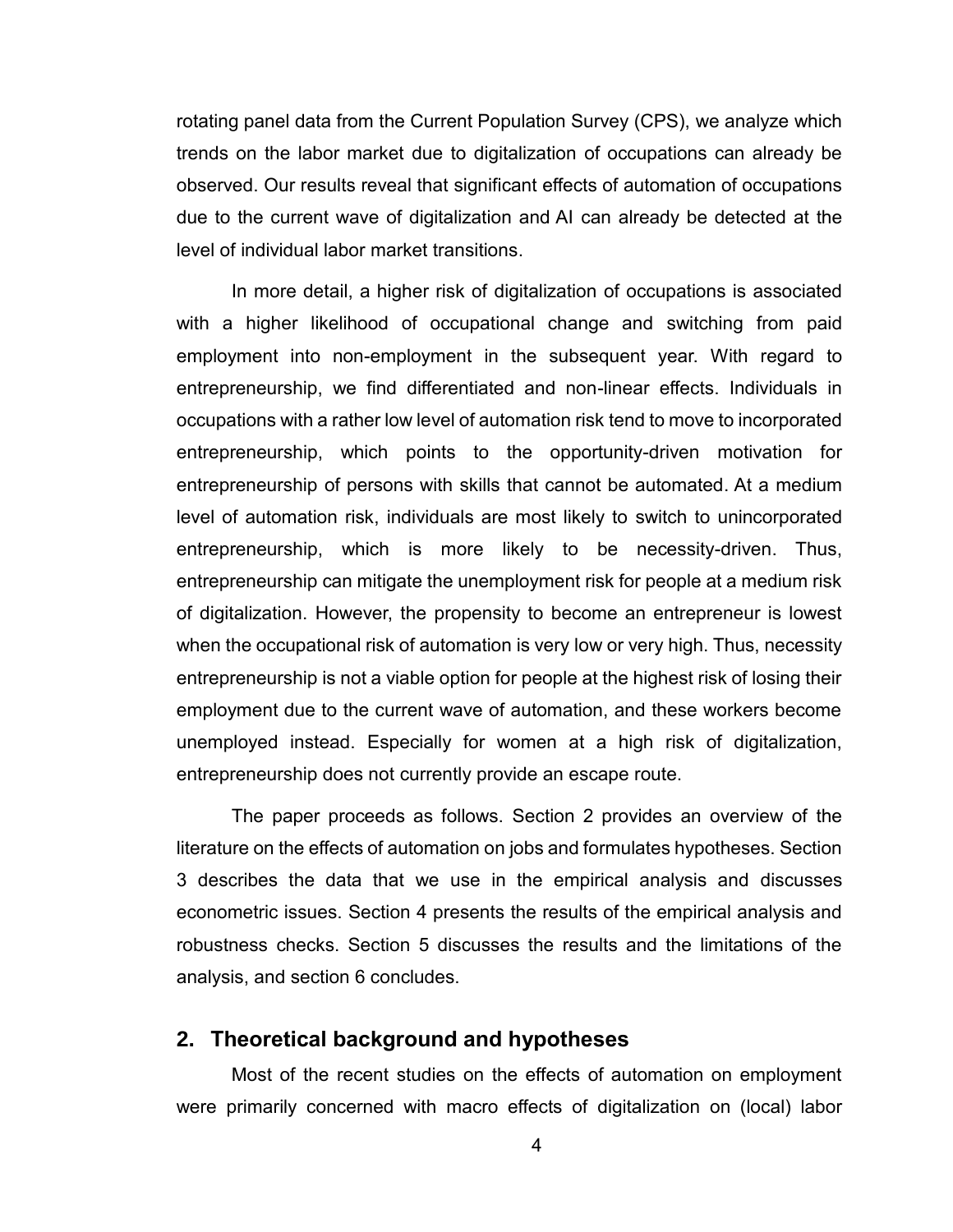markets. Frey and Osborne (2017) have estimated that around 47 percent of the US labor force will face a high risk of automation of their jobs. Several follow-up studies for other countries could at least partly confirm that a significant share of jobs will face such a risk. For instance, Bode et al. (2017) provide very similar estimates for selected G20 countries, while their focus is on gender differences in the susceptibility of jobs to automation. Arntz et al. (2016, 2017) arrive at a less pessimistic scenario by emphasizing the within-occupational heterogeneity of tasks. Acemoglu and Restrepo (2017) show that deployment of industrial robots during the time period from 1990 to 2007 reduced the employment to population ratio and wages on the US labor markets.

The evidence of the effects of automation at the level of individuals is scarce. Bode et al. (2018) use the automation probabilities estimated by Frey and Osborne (2017) to analyze the type of individuals who are more likely to be affected by automation of occupations. Using various household surveys for Germany, they show that individuals with certain socioeconomic and psychological characteristics are at a higher risk of digitalization, while characteristics typical of entrepreneurial individuals (e.g., higher levels of human capital, high openness to experiences, creativity) protect workers from automation of their jobs. It also appears that the occupational risk of automation is related to labor market transitions into self-employment and unemployment in Germany (Sorgner 2017).

Indeed, it can be assumed that a high risk of automation of an occupation increases the risk of becoming unemployed, due to a decreasing demand for skills that perform occupation-specific tasks that now can be automatized. At the same time, implementation of new technologies may take a certain time, such that the effects of automation on transitions into unemployment and non-employment might not immediately be observable. In their study, Frey and Osborne (2017) emphasize that occupations might face a very high risk of automation in the next 10-20 years. In addition, protective labor market regulations might help mitigate the displacement of workers. Thus, while it can be expected that automation of occupations will lead to more transitions into unemployment and non-

5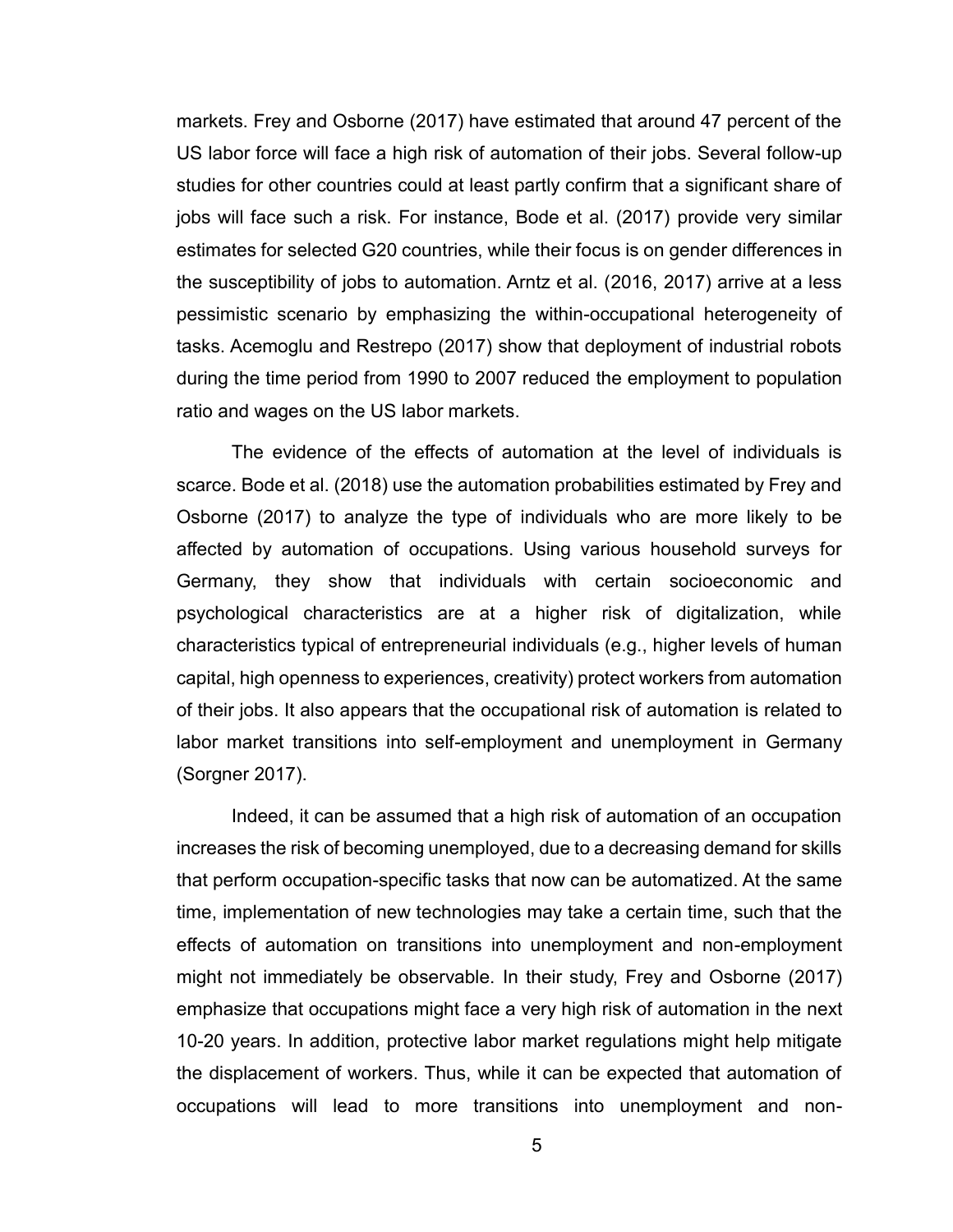employment, it is not clear whether these effects can already be observed. Hence, we state:

H1: Higher occupational risk of digitalization is already leading to a higher propensity of transitions from paid-employment to non-employment.

Moreover, a higher risk of automation in an occupation might motivate people who have anticipated this risk to change their occupation, for instance, by acquiring a new or an additional qualification.<sup>2</sup> Since this process might be costly, it is not obvious whether a higher risk of automation will necessarily result in a high propensity of occupational change. In addition, previous arguments concerning transition into unemployment (labor market regulations, time needed for implementation of new technologies) also apply for the case of transitions into a new occupation. Thus, we formulate:

H2: Higher occupational risk of digitalization is already leading to a higher propensity of occupational changes.

Transitions from paid employment to entrepreneurship represent a particularly interesting case. A large body of literature has investigated the determinants of entrepreneurial choice, that is, the decision to become selfemployed, as opposed to the decision to remain in paid employment. It has been assumed that people select their occupational status (entrepreneurship vs. paid employment) according to the expected utility. They then start an own business venture if the expected utility from entrepreneurship exceeds the expected utility from remaining in paid-employment (Knight 1921; Lucas 1978). It is further assumed that entrepreneurial ability is a crucial factor in determining the expected utility from self-employment. It is not entirely clear what exactly constitutes entrepreneurial ability, although many studies have shown that higher levels of education, work experience, and personality traits such as lower risk aversion make people more likely to become entrepreneurs (see Parker 2009, for an overview).

l

<sup>2</sup> According to Google Trends, Google searches for the word "digitalization" have increased exponentially after 2012, thus, hinting towards a stronger awareness of workers concerning the digitalization risk of their occupation.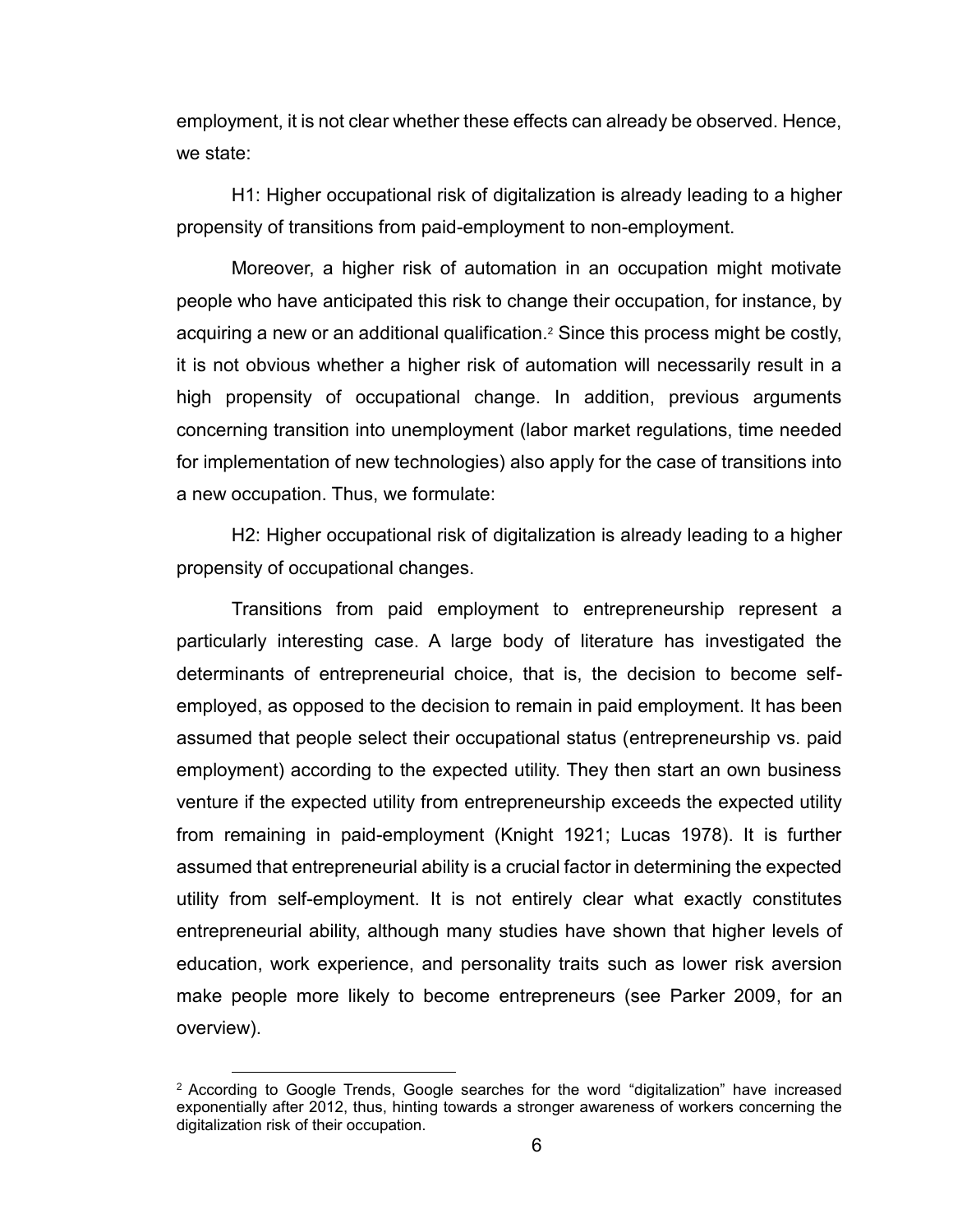Recent studies highlight a strong heterogeneity of entrepreneurs and call for a more detailed analysis of different types of entrepreneurs. For instance, incorporated and unincorporated entrepreneurs appear to be driven by different motivations, and, as a result, they realize different earnings in self-employment (Levine and Rubinstein 2016). Sorgner et al. (2017b) analyze the recent rise in the levels of entrepreneurs without employees and show that solo-entrepreneurs are on average less likely to earn higher incomes than entrepreneurs with employees. At the same time, the group of solo-entrepreneurs is very heterogeneous, and it also contains superstars that realize very high incomes. In addition, Åstebro and Tåg (2017) show that there is a larger probability that the founder will be coming from non-employment in a sole proprietorship than in an incorporated firm. This might indicate that more able entrepreneurs form incorporated ventures.

Occupation is an important determinant of entrepreneurial choice, and characteristics of occupation-specific environments may facilitate entrepreneurship. For instance, occupations that provide high levels of entrepreneurship-relevant human capital and role models of entrepreneurship may exhibit higher entry rates into entrepreneurship, but also if occupationspecific risk of unemployment is high (Sorgner and Fritsch 2017). This appears relevant for persons employed in occupations with high risk of digitalization, who may consider becoming entrepreneurs as a way to avoid potential future unemployment. Such start-ups may be characterized by rather low levels of growth aspiration and, thus, are more likely to be unincorporated. In turn, incorporated entrepreneurship may arise out of recognition of a profitable entrepreneurial opportunity. Such start-ups are less likely to be necessity-driven, and they usually require high levels of entrepreneurship-relevant human capital. Entrepreneurship-relevant human capital includes, for instance, managerial abilities (Lucas 1978), creativity that is necessary to recognize new opportunities (Ward 2004), but also strong social skills that are essential to build a network of customers and suppliers, acquire financial capital, and lead a team of employees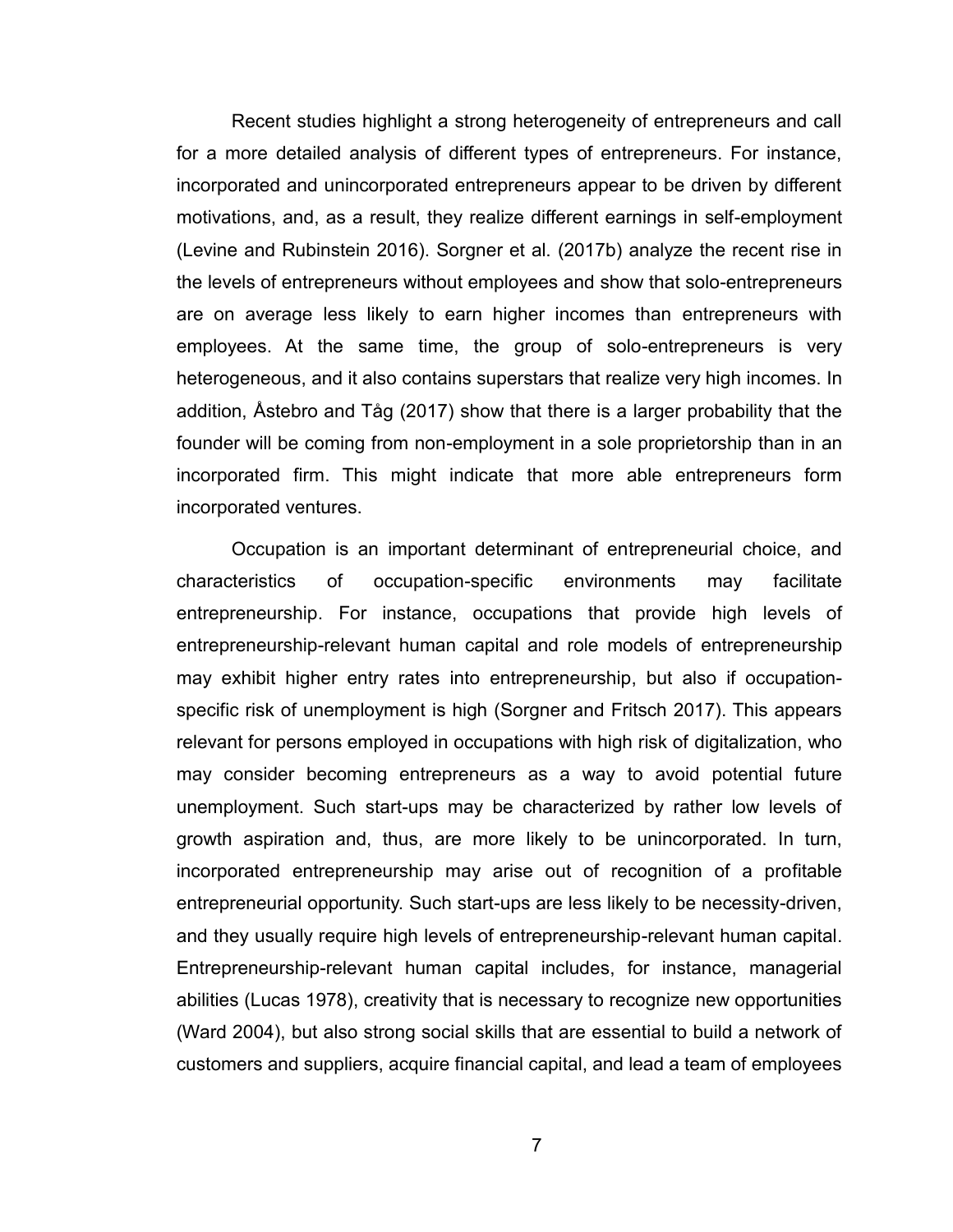(Baron and Tang 2009). These skills currently represent bottlenecks to automation (see Table A1 in Appendix A). Therefore, we hypothesize:

H3a: Higher occupational risk of digitalization leads to a higher propensity of transition from paid employment into unincorporated entrepreneurship.

H3b: Higher occupational risk of digitalization leads to a lower propensity of transition from paid employment into incorporated entrepreneurship.

#### **3. Data and empirical strategy**

#### **3.1. Data**

#### *Current Population Survey*

For the purpose of current analysis, we employ the 2010-2017 waves of the monthly Current Population Survey (CPS). The CPS is a representative survey of households in the United States. The U.S. Bureau of Labor Statistics uses the CPS to estimate the widely reported national unemployment rate. Households are interviewed in four consecutive months, then pause for eight months, and then are surveyed again in four more consecutive months. We use the IPUMS-CPS provided by Flood et al. (2017), who match these consecutive individual observations to construct rotating panel data. The first three months of each four-months survey spell can be linked to the subsequent month, so 75% of all observations can be connected to the following month.

The panel data structure allows us to observe labor market transitions from one month to the next based on questions on the current employment status in two consecutive months. It is further possible to distinguish between incorporated and unincorporated entrepreneurs. We use a wide set of control variables, such as socio-demographics (age, gender, marital status, children, race), formal educational degree (four categories), residence in a metropolitan area, and region (at the level of US states), and we include year and month dummies to control for the business cycle and seasonal effects. The full sample contains 2,179,142 person-year observations.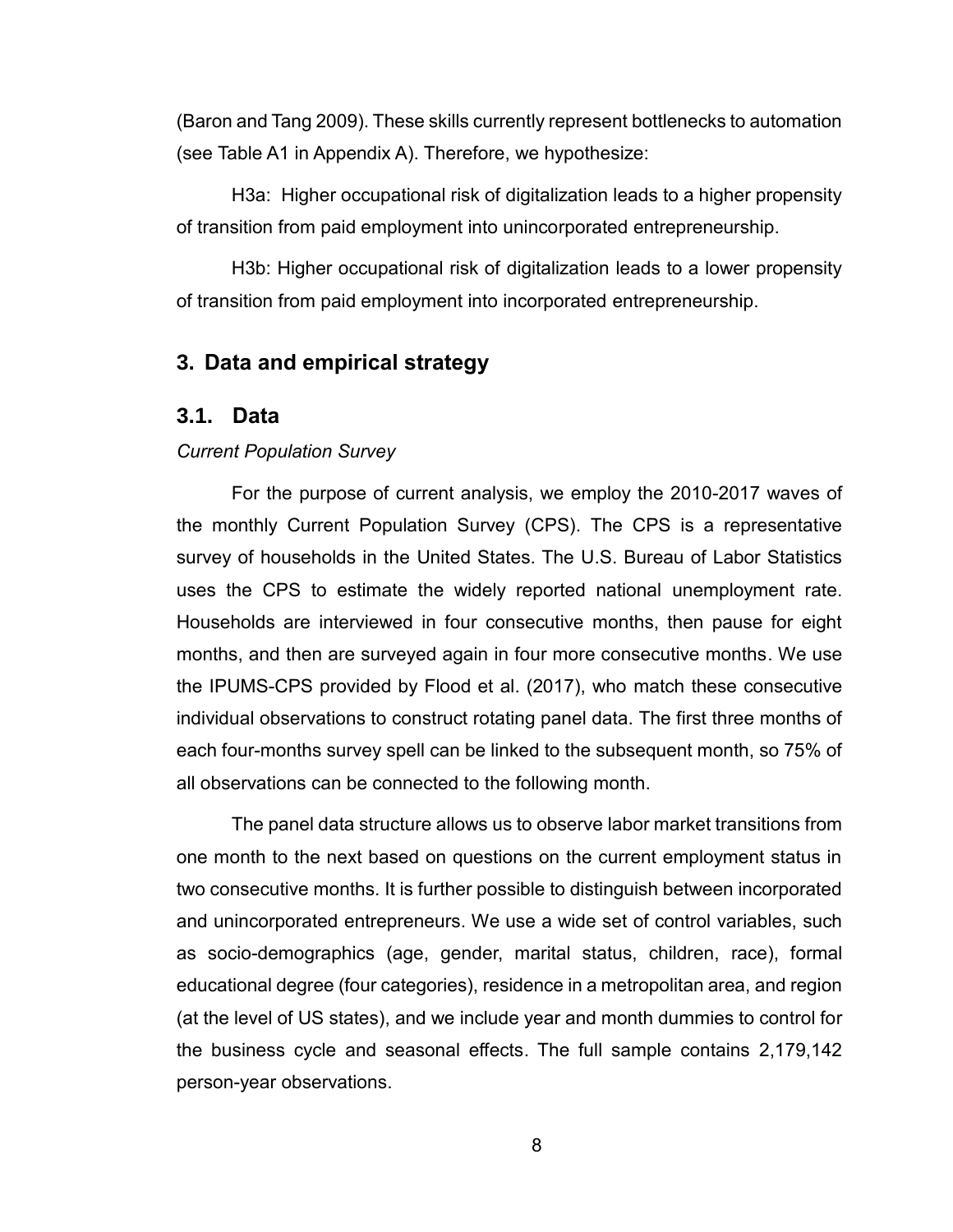#### *Digitalization risk of occupations*

Our measure of occupational susceptibility to digitalization comes from a recent study by Frey and Osborne  $(2017)^3$  The authors estimate automation probabilities for 702 occupations for the next 10-20 years based on expert judgments and statistical indicators on selected characteristics of occupations from O\*Net.<sup>4</sup> They first asked an expert group of machine learning or robotics researchers to hand-select occupations that they are most confident about being fully automatable, or not at all, in the foreseeable future of about 20 years. The experts identified 37 occupations with extremely high and 34 with extremely low susceptibility to automation. Frey and Osborne combined these expert judgments with data on nine selected O\*Net indicators of occupational tasks that arguably represent automation bottlenecks<sup>5</sup> to construct a training dataset. This training dataset indicates how the probability of digitalization of the 71 occupations varies with the O\*Net scores of the bottleneck variables. Based on this training data, they then predicted digitalization probabilities for all 702 occupations from the known O\*Net bottleneck indicators.

We match the automation probabilities by Frey and Osborne with CPS, which employs the same occupational classification (6-digit codes of the System of Occupational Classification, SOC).

## **3.2. Empirical strategy**

l

We estimate discrete choice models of the probabilities of labor market transitions. We start with the sample of paid employees in the first month of a two-

<sup>&</sup>lt;sup>3</sup> In work currently in progress, for comparison we also use the methods to estimate digitalization risks of occupations suggested by Felten et al. (2018) and Brynjolfsson et al. (2018).

<sup>4</sup> O\*Net is a database of quantitative indicators about a variety of attributes for 903 occupations in the US, compiled by the US Department of Labor. Based on expert opinions or worker surveys, these indicators cover various job-oriented attributes (occupational requirements, workforce characteristics, occupation-specific information) and worker-oriented attributes (worker characteristics, worker requirements and experience requirements). By combining subjective and objective information, Frey and Osborne aim at overcoming the shortcomings of purely subjective or purely objective rankings. Subjective rankings such as the one by Autor et al. (2003) are not replicable and may involve misjudgments while objective rankings such as the one by Jensen and Kletzer (2010) (for offshorability) may generate implausible or even unreliable results.

<sup>5</sup> The bottleneck indicators are listed in Table A1 in Appendix. They measure, for each occupation, the level (sophistication) of those work requirements that Frey and Osborne consider to be particularly difficult to computerize in the near future.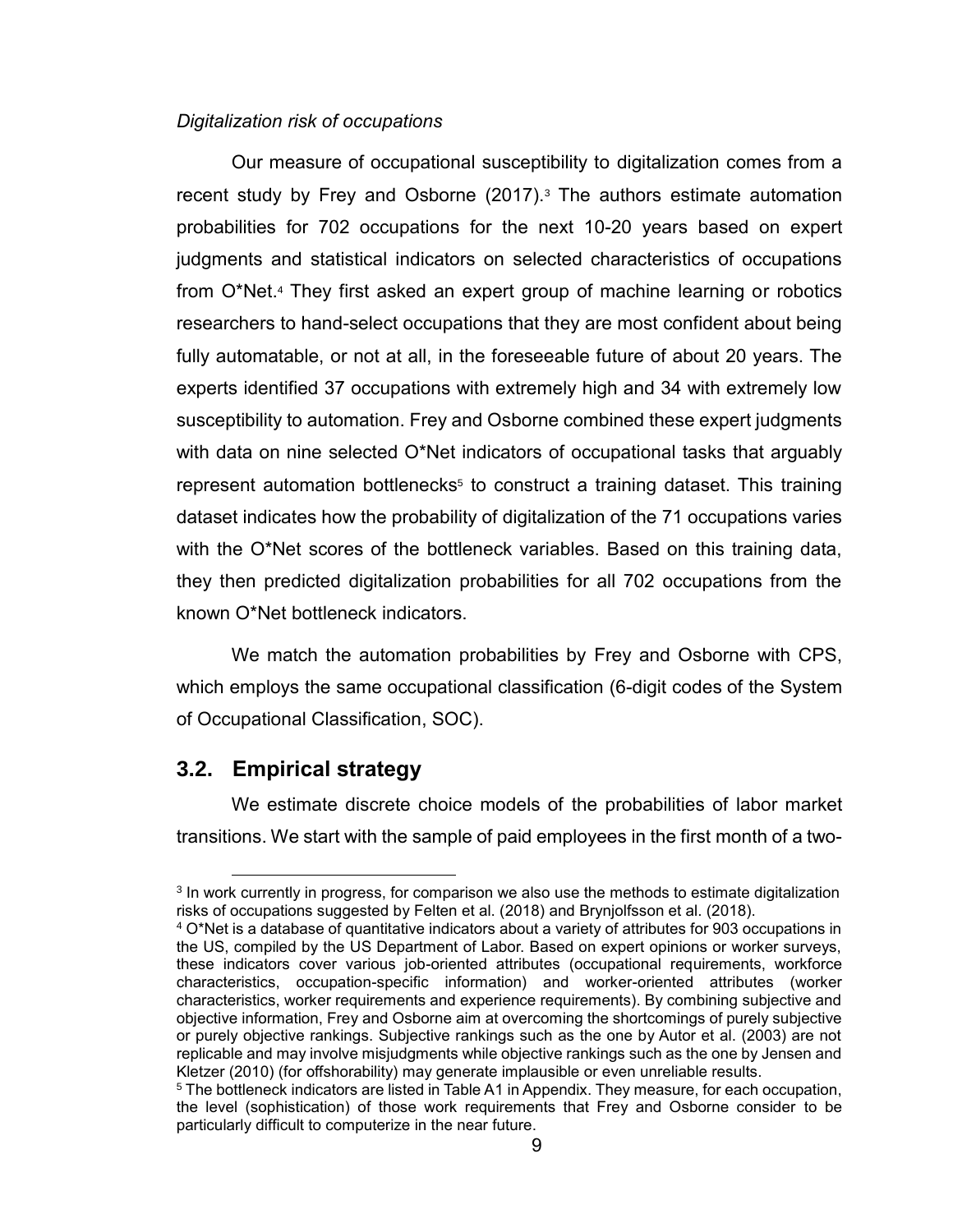months pair, *t*, and estimate the probabilities of individual transitions between month *t* and the next month, *t*+1. We consider the following five choices: The respondent remains in the same occupation in paid employment (reference category), remains in paid employment but changes occupation (as measured by changes in the SOC code), enters unincorporated entrepreneurship, enters incorporated entrepreneurship, or moves to non-employment (including unemployment)<sup>6</sup>. We estimate multinomial logit models to account for the categorical nature of our dependent variable. All explanatory variables are measured in month *t* and thus before a potential transition occurs, which rules out reverse causality. We include linear and squared terms of the automation probability of the respondent's occupation to account for potential nonlinear effects on the transition probabilities.

### **4. Results**

l

### **4.1. Descriptive statistics**

Table 1 shows the descriptive statistics for the full sample and by the type of labor market transition. The average risk of digitalization in the full sample of paid employed individuals is 50.1%, which varies a lot depending on the type of transition in the subsequent period. The highest average risk of digitalization is observed for individuals becoming non-employed in the next month (63.3%), followed by those who switch their occupation within paid employment (55.1%) and those who enter into unincorporated entrepreneurship (54.8%). The lowest average risk of automation is observed for individuals switching into incorporated self-employment in the next month (43.4%). There are also differences with regard to socio-demographic characteristics between individuals making transitions to different employment states. For instance, respondents who switch into incorporated self-employment are more likely to be males, of older age, coming more often from a metropolitan area, and have a higher educational

<sup>&</sup>lt;sup>6</sup> When we distinguish between registered unemployment and non-participation in our analysis, we do not find significant differences in the effects of automation risk on transitions into these two states. Therefore, we consider them as one category in the results reported here.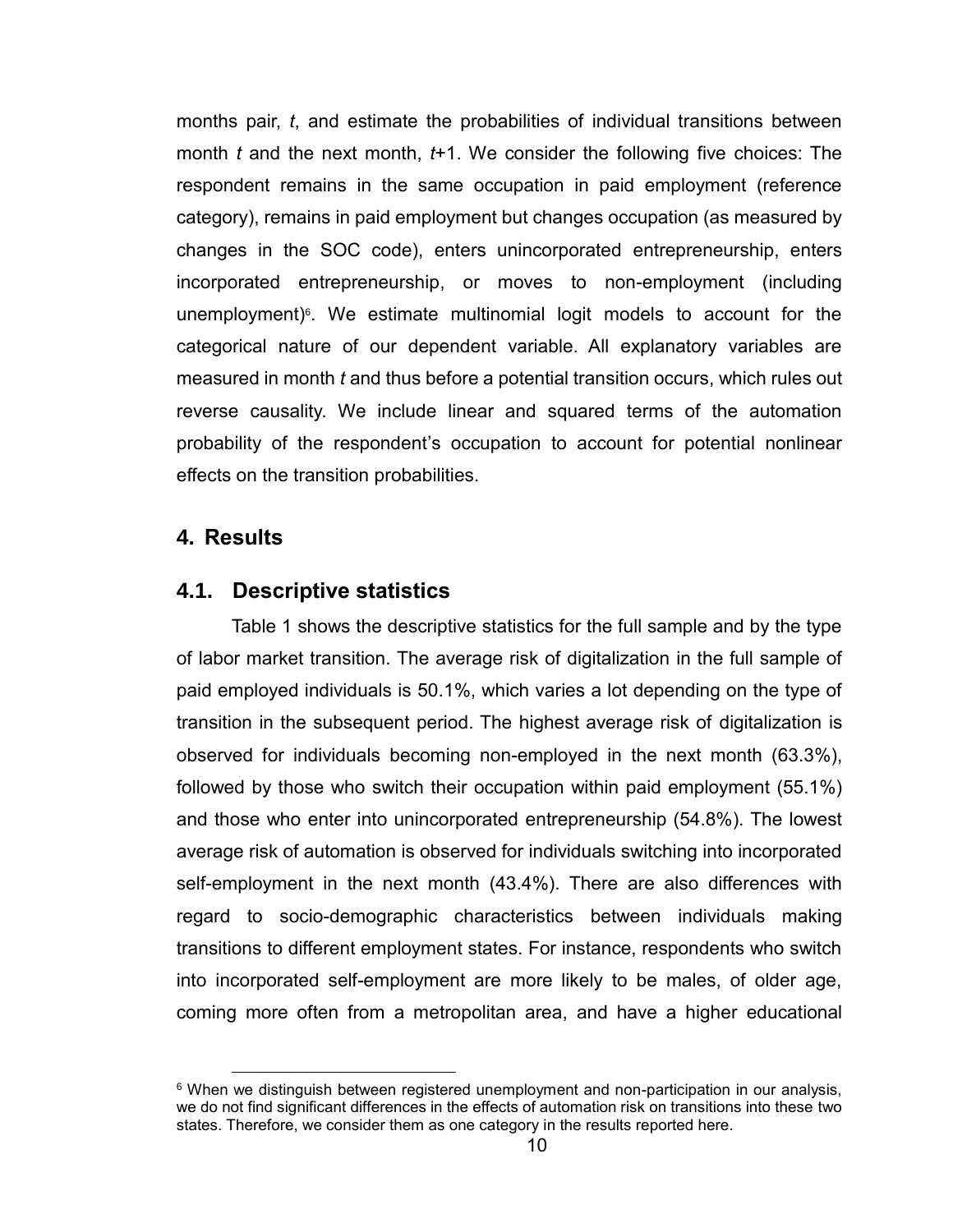degree on average, as compared to the other groups, including non-switchers. Entry into non-employment is more likely for younger individuals, with on average lower levels of education.

We also observe gender-specific differences in individual characteristics, which are reported in Tables A2 and A3 in Appendix A. Female respondents face on average higher risk of automation (53.1%) than male respondents (48.6%). Moreover, women who enter incorporated entrepreneurship face on average higher risk of automation (46.3%), as compared to males (42.1%). This is different for entries into unincorporated entrepreneurship, where female switchers have on average lower risk of automation of their occupations (52.3%) than males (56.7%).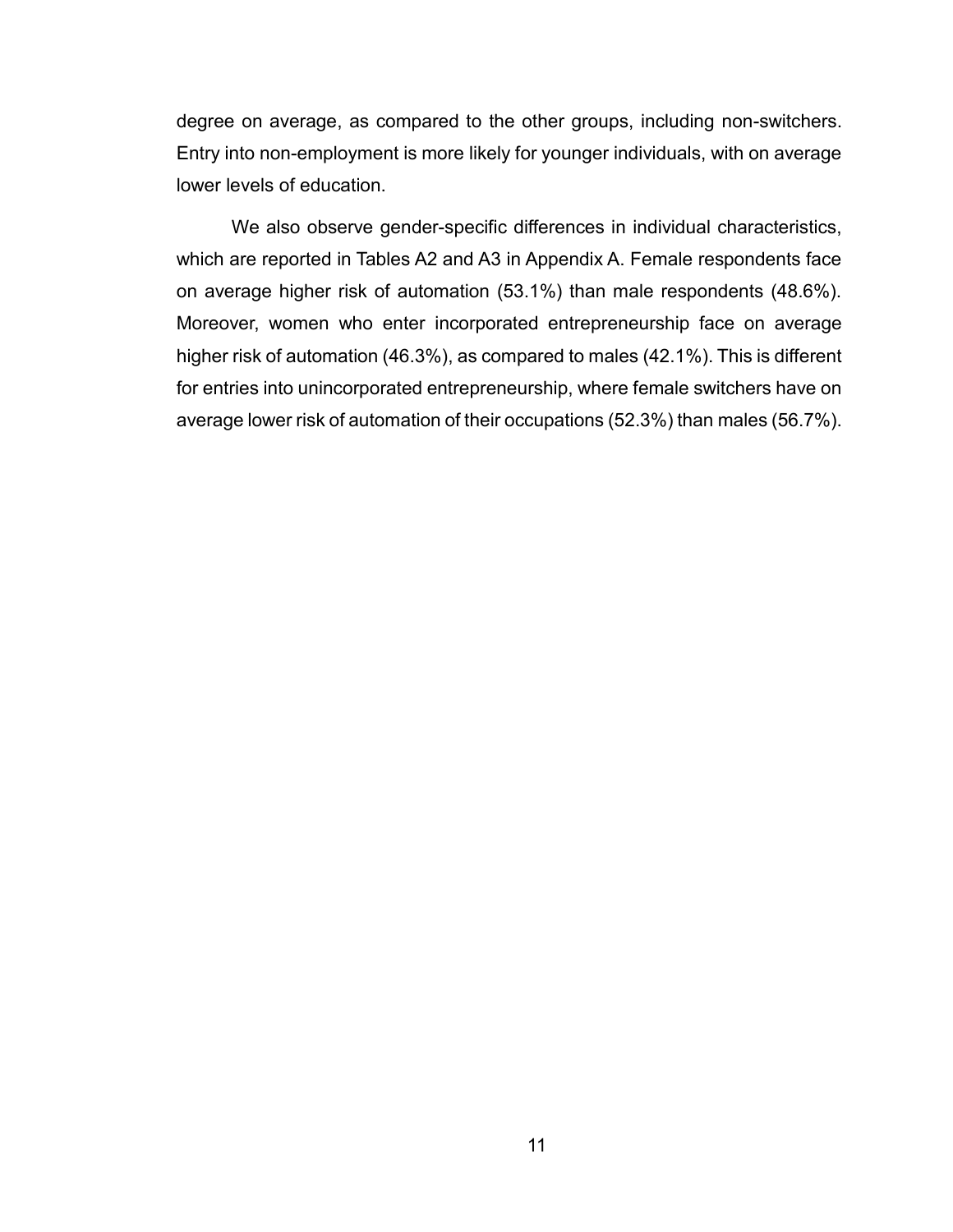|                                | Full sample |           | No change |           | Entry into unin-<br>corporated entre-<br>preneurship |           | Entry into incorpo-<br>rated entrepreneur-<br>ship |           | Entry into non-em-<br>ployment |           | Occupation change<br>within paid employ-<br>ment |           |
|--------------------------------|-------------|-----------|-----------|-----------|------------------------------------------------------|-----------|----------------------------------------------------|-----------|--------------------------------|-----------|--------------------------------------------------|-----------|
| Variable                       | Mean        | SD        | Mean      | <b>SD</b> | Mean                                                 | <b>SD</b> | Mean                                               | <b>SD</b> | Mean                           | <b>SD</b> | Mean                                             | <b>SD</b> |
| Digitalization probability     | 0.508       | 0.374     | 0.501     | 0.375     | 0.548                                                | 0.352     | 0.434                                              | 0.372     | 0.633                          | 0.337     | 0.551                                            | 0.369     |
| Male                           | 0.515       | 0.500     | 0.516     | 0.500     | 0.578                                                | 0.494     | 0.689                                              | 0.463     | 0.452                          | 0.498     | 0.536                                            | 0.499     |
| Age                            | 41.8        | 12.1      | 42.0      | 12.0      | 43.3                                                 | 11.6      | 45.3                                               | 10.7      | 37.3                           | 12.5      | 40.4                                             | 12.2      |
| Metropolitan area              | 0.817       | 0.386     | 0.815     | 0.388     | 0.806                                                | 0.395     | 0.860                                              | 0.347     | 0.817                          | 0.386     | 0.849                                            | 0.358     |
| No. of children in the househ. | 0.903       | 1.147     | 0.908     | 1.146     | 0.936                                                | 1.202     | 1.046                                              | 1.268     | 0.860                          | 1.196     | 0.854                                            | 1.142     |
| Married                        | 0.578       | 0.494     | 0.585     | 0.493     | 0.588                                                | 0.492     | 0.736                                              | 0.441     | 0.436                          | 0.496     | 0.534                                            | 0.499     |
| Less than high school          | 0.068       | 0.252     | 0.065     | 0.246     | 0.140                                                | 0.347     | 0.043                                              | 0.203     | 0.138                          | 0.345     | 0.083                                            | 0.276     |
| High school degree             | 0.281       | 0.449     | 0.279     | 0.448     | 0.304                                                | 0.460     | 0.237                                              | 0.425     | 0.328                          | 0.470     | 0.293                                            | 0.455     |
| Some college                   | 0.312       | 0.463     | 0.313     | 0.464     | 0.270                                                | 0.444     | 0.264                                              | 0.441     | 0.332                          | 0.471     | 0.301                                            | 0.459     |
| University degree              | 0.339       | 0.473     | 0.344     | 0.475     | 0.286                                                | 0.452     | 0.456                                              | 0.498     | 0.202                          | 0.402     | 0.323                                            | 0.468     |
| White                          | 0.821       | 0.383     | 0.826     | 0.379     | 0.831                                                | 0.375     | 0.841                                              | 0.366     | 0.755                          | 0.430     | 0.777                                            | 0.416     |
| <b>Black</b>                   | 0.093       | 0.291     | 0.090     | 0.286     | 0.074                                                | 0.262     | 0.071                                              | 0.258     | 0.143                          | 0.350     | 0.123                                            | 0.328     |
| Asian                          | 0.055       | 0.229     | 0.055     | 0.227     | 0.061                                                | 0.239     | 0.070                                              | 0.255     | 0.056                          | 0.231     | 0.067                                            | 0.250     |
| Other race                     | 0.030       | 0.171     | 0.029     | 0.169     | 0.034                                                | 0.181     | 0.018                                              | 0.134     | 0.046                          | 0.209     | 0.033                                            | 0.178     |
| Person-year observations       |             | 2,179,142 |           | 1,979,243 |                                                      |           | 2,240                                              |           | 58,771                         |           | 133,247                                          |           |

#### **Table 1: Descriptive statistics, full sample**

*Note:* Means and standard deviations by type of labor market transition between two consecutive months. *Data source*: Matched monthly Current Population Survey, 2010-2017.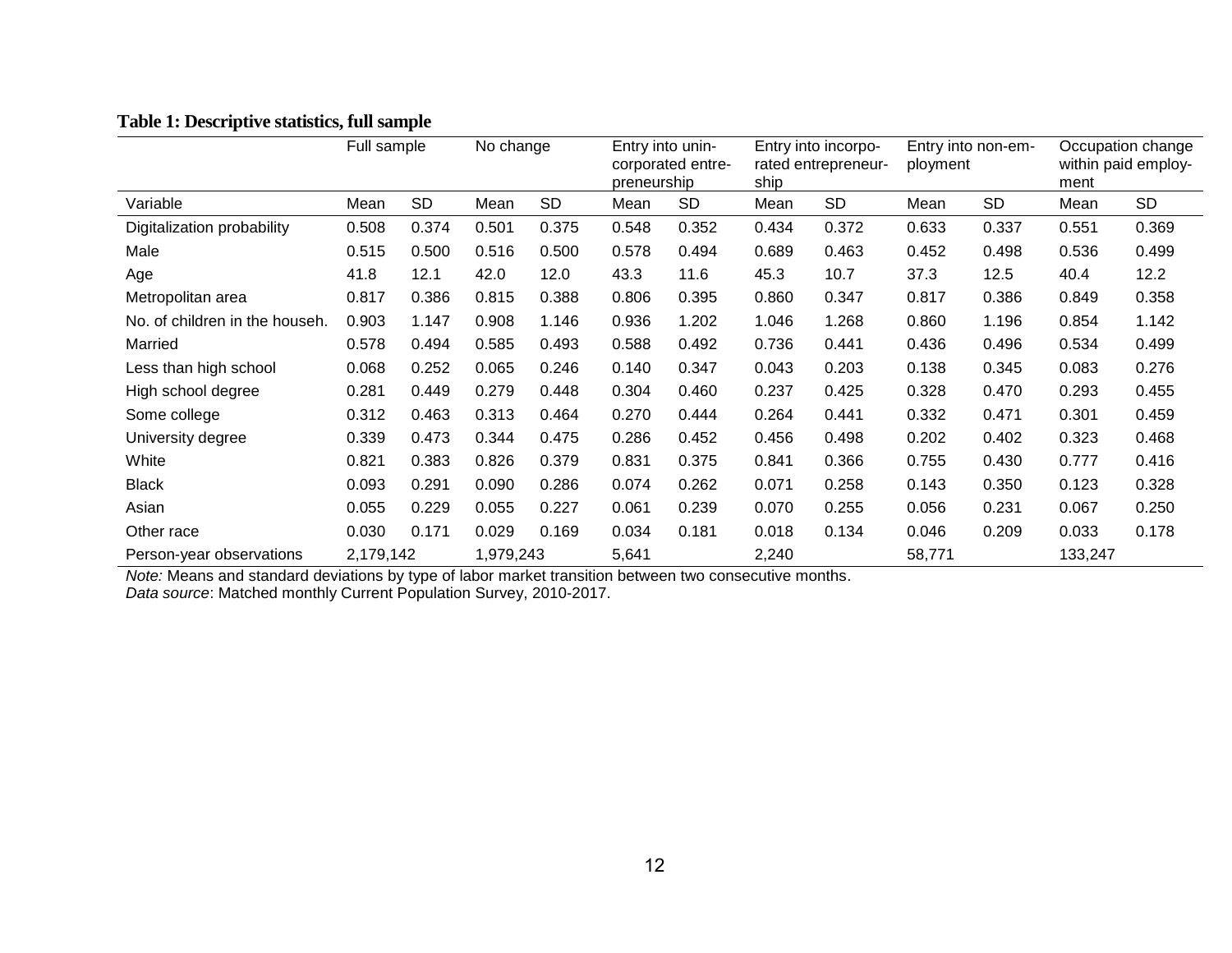#### **4.2. Results of the multivariate analysis**

The results of the multinomial logit estimation are presented in Table 2 (multinomial logit coefficients). The dependent variable indicates changes in the labor market status in the subsequent month; the reference category is "no change". The standard errors are robust to clustering at the level of occupations. For the ease of interpretation, Figures 1-4 in Appendix B show the estimated probabilities of month-to-month labor market transitions as a function of the risk of automation due to the current wave of digitalization and AI (evaluated at the mean values of the other explanatory variables).

We find that individuals whose occupations are at a higher risk of digitalization are significantly more likely to switch from paid employment to nonemployment (Figure 1) or to change their occupation (Figure 2). The monthly probability of a transition into non-employment is about 2.3-2.4 percent at higher levels of occupational automation risk, but only 1.3 percent at the lowest level. The probability of an occupational change within wage and salary employment from an occupation with the highest automation risk is about 6.8 percent, as compared to 5 percent for a low-risk occupation.<sup>10</sup> This confirms our Hypotheses 1 and 2.

With respect to entrepreneurship, the results are more nuanced. Transitions into unincorporated self-employment are most likely from occupations with a medium risk of automation (about 0.3 percent), and it is lowest from occupations with very high or very low risk of automation (Figure 3). The inverse U-shape relationship is statistically significant, as indicated by the significant squared term of the digitalization probability (Table 2). The results for entry into incorporated self-employment suggest that the probability of entry into

l

<sup>9</sup> Although the coefficients of the linear and squared terms of the digitalization risk are individually insignificant in column (4) of Table 2, they are jointly significant at the 1% level, as indicated at the bottom of the table.

<sup>&</sup>lt;sup>10</sup> The probabilities are relatively high, because we consider a change in a 6-digit occupational code as an occupational change. The results remain significant when we only consider changes at a 2-digit level of occupational classification.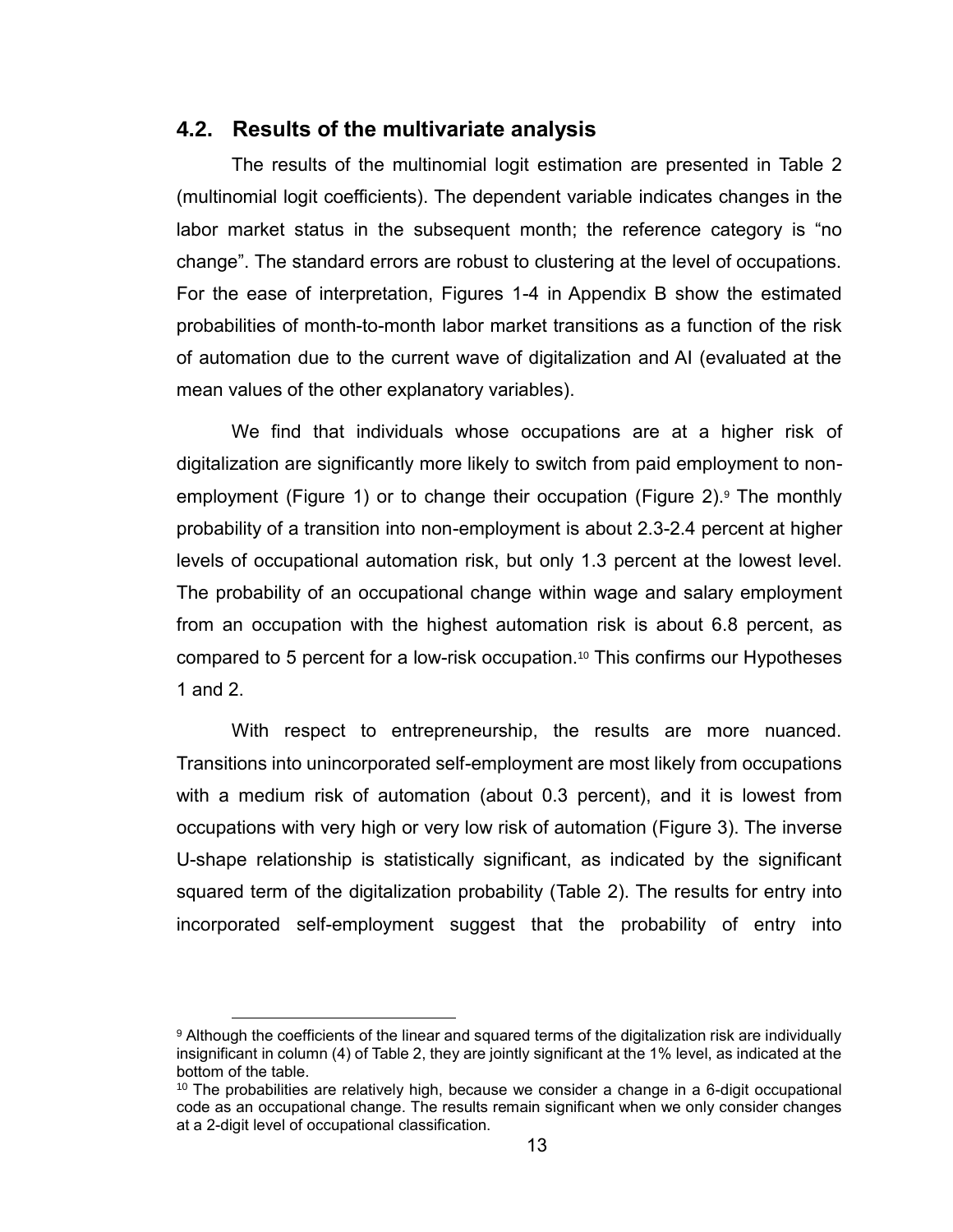incorporated self-employment is the highest for low levels of automation risk (less than 0.1 percent), but this association is not statistically significant (Figure 4).

|                                                                                               | (1)            | (2)            | (3)             | (4)           |
|-----------------------------------------------------------------------------------------------|----------------|----------------|-----------------|---------------|
|                                                                                               | Entry into     | Entry into     | Entry into non- | Occupation    |
|                                                                                               | unincorporated | incorporated   | employment      | change within |
|                                                                                               | entrepreneur-  | entrepreneur-  |                 | paid          |
|                                                                                               | ship           | ship           |                 | employment    |
| Digitalization probability                                                                    | 1.666**        | $-0.178$       | $1.541***$      | 0.267         |
|                                                                                               | (0.8205)       | (0.6854)       | (0.4052)        | (0.3107)      |
| Digital. prob. squared                                                                        | $-1.430*$      | 0.104          | $-0.949**$      | 0.0423        |
|                                                                                               | (0.7659)       | (0.7043)       | (0.3714)        | (0.3030)      |
| Male                                                                                          | 0.215          | $0.695***$     | $-0.253***$     | $0.0937***$   |
|                                                                                               | (0.1489)       | (0.0678)       | (0.0605)        | (0.0327)      |
| Age                                                                                           | $0.0530***$    | $0.102***$     | $-0.115***$     | $-0.0236***$  |
|                                                                                               | (0.0146)       | (0.0191)       | (0.0080)        | (0.0047)      |
| Age squared                                                                                   | $-0.000504***$ | $-0.000938***$ | 0.00108***      | 0.000174***   |
|                                                                                               | (0.0002)       | (0.0002)       | (0.0001)        | (0.0001)      |
| Metropolitan area                                                                             | $-0.160***$    | $0.169**$      | $-0.0554***$    | $0.115***$    |
|                                                                                               | (0.0426)       | (0.0684)       | (0.0146)        | (0.0122)      |
| No. of children in househ.                                                                    | $-0.00546$     | 0.0265         | $0.0339***$     | $-0.0244***$  |
|                                                                                               | (0.0139)       | (0.0218)       | (0.0058)        | (0.0045)      |
| Marital status: married                                                                       | $-0.0460$      | $0.401***$     | $-0.219***$     | $-0.0450***$  |
|                                                                                               | (0.0369)       | (0.0639)       | (0.0295)        | (0.0119)      |
| High school degree                                                                            | $-0.548***$    | $0.302**$      | $-0.525***$     | $-0.142***$   |
|                                                                                               | (0.0563)       | (0.1411)       | (0.0290)        | (0.0372)      |
| Some college                                                                                  | $-0.724***$    | $0.350**$      | $-0.648***$     | $-0.219***$   |
|                                                                                               | (0.0856)       | (0.1411)       | (0.0412)        | (0.0470)      |
| University degree                                                                             | $-0.728***$    | $0.627***$     | $-0.985***$     | $-0.197***$   |
|                                                                                               | (0.1169)       | (0.1567)       | (0.0656)        | (0.0589)      |
| <b>Black</b>                                                                                  | $-0.200**$     | $-0.190**$     | $0.397***$      | $0.289***$    |
|                                                                                               | (0.0837)       | (0.0893)       | (0.0305)        | (0.0236)      |
| Asian                                                                                         | $-0.0202$      | 0.0986         | $0.211***$      | $0.180***$    |
|                                                                                               | (0.0984)       | (0.1050)       | (0.0302)        | (0.0329)      |
| Other non-white                                                                               | $-0.0262$      | $-0.295*$      | $0.300***$      | $0.0847***$   |
|                                                                                               | (0.0744)       | (0.1581)       | (0.0238)        | (0.0177)      |
| Year dummies                                                                                  | Yes            | Yes            | Yes             | Yes           |
| Region dummies                                                                                | Yes            | Yes            | Yes             | Yes           |
| Number of observations                                                                        | 2,179,142      |                |                 |               |
| Log-likelihood                                                                                | $-804,297$     |                |                 |               |
| Test of joint significance of the linear and squared terms of the digitalization probability: |                |                |                 |               |
| $\chi^2$                                                                                      | 4.306          | 0.258          | 28.51           | 13.07         |
| p-value                                                                                       | 0.116          | 0.879          | < 0.001         | 0.001         |

**Table 2: Effects of the occupational risk of digitalization on labor market transitions, full sample**

*Notes:* Results of the multinomial logit model estimation for the full sample. Reference category for dependent variable is "no occupational change". Logit coefficients reported. Standard errors are robust to clustering at the occupation level. \*/\*\*/\*\*\*: Significance at the 10%/5%/1% levels. *Data source*: Matched monthly Current Population Survey, 2010-2017.

These differences between incorporated and unincorporated entrepreneurs suggest strong variations in their motivations, which is in line with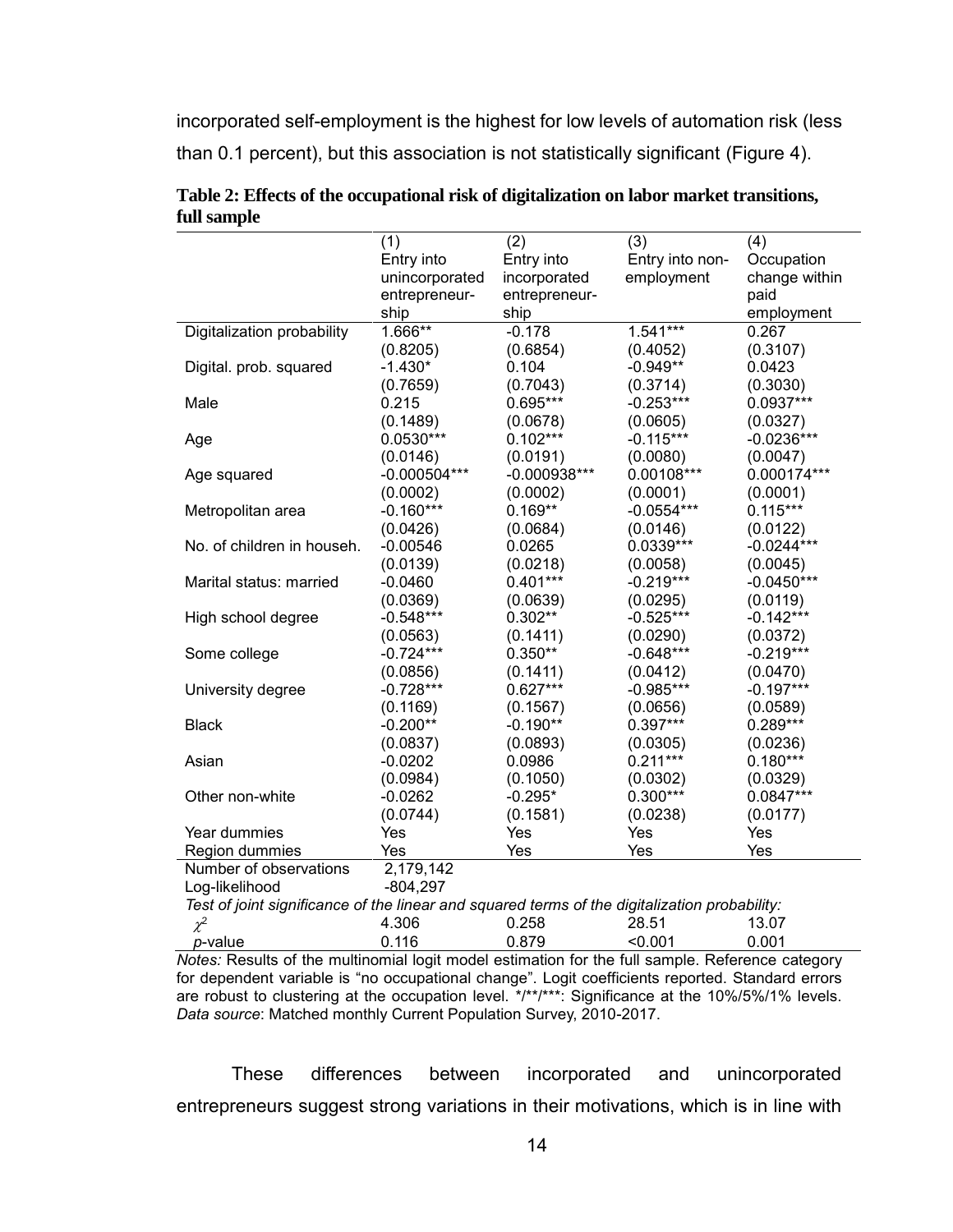previous research. These findings provide partial support for Hypothesis H3a that proposed a linear and positive relationship between the risk of automation and the probability of entry into unincorporated entrepreneurship: This is true only up to medium levels of digitalization risk. Hypothesis H3b on the effects on incorporated entrepreneurship finds only weak statistical support. The finding that transitions into unincorporated entrepreneurship are less likely for workers facing very high levels of automation risk suggests that necessity entrepreneurship is not a viable option for these individuals because the tasks they are performing can be taken over by digital machines and AI. Thus, entrepreneurship does not offer a feasible escape route for workers at the highest risk of automation, and they become unemployed or have to switch their (wage and salary) occupation instead.

# **4.3. Gender-specific differences in the effects of digitalization on labor market transitions**

In this section, we perform our main analysis separately for men and women, in order to account for occupational segregation and, as a result, different levels of automation risk that men and women may face (Sorgner et al., 2017a). Moreover, research shows that women are in general less likely to become entrepreneurs than men (Caliendo et al., 2015).

Remarkably, we find strong gender differences concerning transitions into unincorporated entrepreneurship (see Tables 3 and 4 below and Figures 5-11 in Appendix B). While higher risk of automation increases the propensity to enter into unincorporated entrepreneurship for men almost monotonically (Figure 7), confirming Hypothesis 3a, the results for women are different (Figure 11). For women, a higher risk of automation (up to 50%) first increases the probability to enter unincorporated entrepreneurship, but then decreases it substantially for very high levels of automation risk. Thus, the inverse U-shape of this relationship we found for the pooled sample is driven by the female subsample.

Concerning the transitions into non-employment, both men and women are more likely to enter non-employment when the risk of automation of their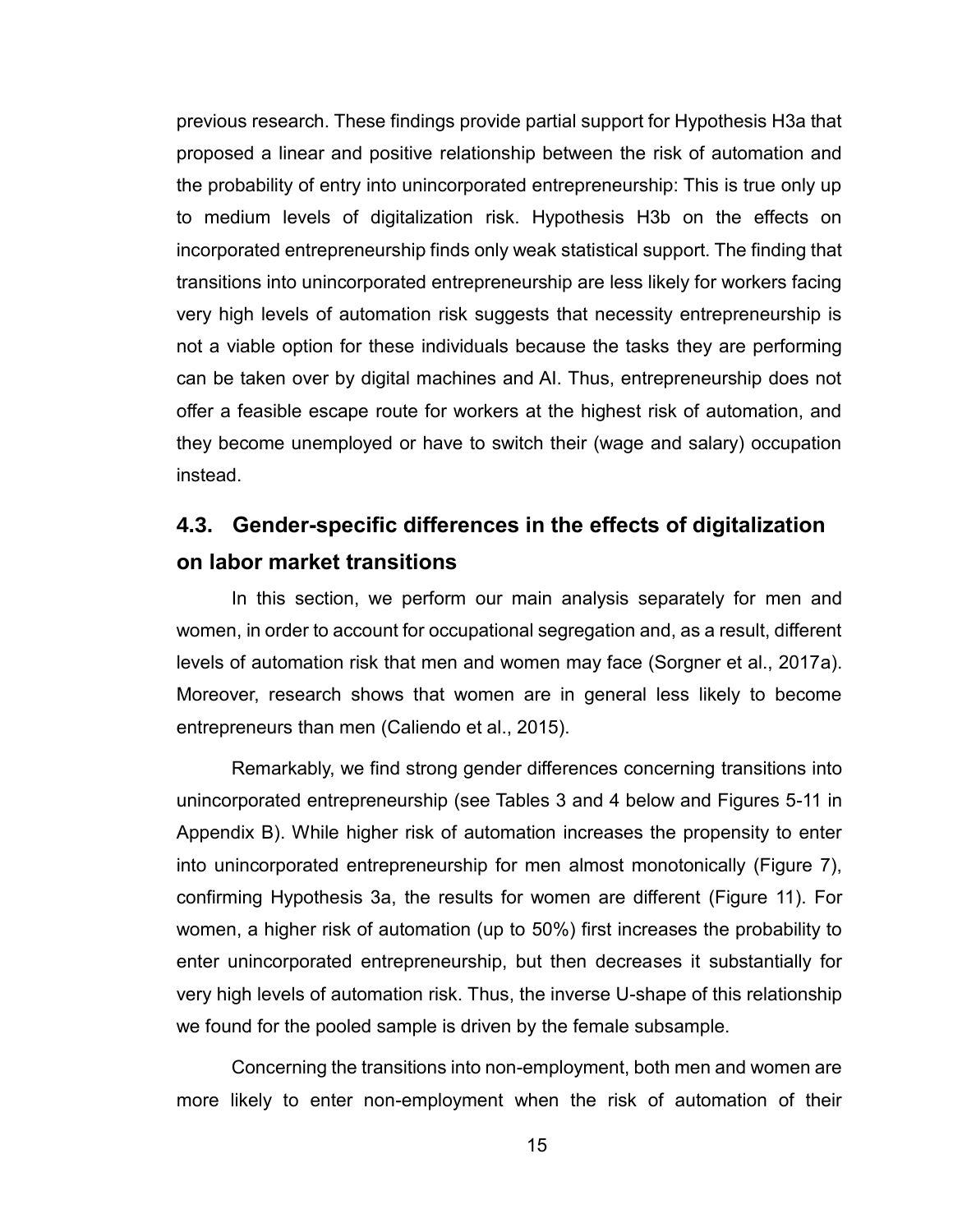occupation increases, while this probability is higher for women than for men (Figures 5 and 9). The probability of a transition into another occupation in wage and salary employment increases with the risk of automation of the current job for both, men and women (Figures 6 and 10).

|                                                                                               | (1)            | (2)            | (3)             | (4)           |
|-----------------------------------------------------------------------------------------------|----------------|----------------|-----------------|---------------|
|                                                                                               | Entry into     | Entry into     | Entry into non- | Occupation    |
|                                                                                               | unincorporated | incorporated   | employment      | change within |
|                                                                                               | entrepreneur-  | entrepreneur-  |                 | paid          |
|                                                                                               | ship           | ship           |                 | employment    |
| Digitalization probability                                                                    | $1.292*$       | $-0.205$       | $1.272***$      | 0.174         |
|                                                                                               | (0.7794)       | (0.7522)       | (0.4070)        | (0.3015)      |
| Digital. prob. squared                                                                        | $-0.753$       | 0.156          | $-0.555$        | 0.160         |
|                                                                                               | (0.7612)       | (0.7651)       | (0.4062)        | (0.3086)      |
| Age                                                                                           | $0.0527***$    | 0.0992***      | $-0.120***$     | $-0.0293***$  |
|                                                                                               | (0.0150)       | (0.0234)       | (0.0103)        | (0.0053)      |
| Age squared                                                                                   | $-0.000500***$ | $-0.000895***$ | 0.00121***      | 0.000243***   |
|                                                                                               | (0.0002)       | (0.0003)       | (0.0001)        | (0.0001)      |
| Metropolitan area                                                                             | $-0.164***$    | $0.165**$      | $-0.0611***$    | $0.130***$    |
|                                                                                               | (0.0528)       | (0.0831)       | (0.0198)        | (0.0167)      |
| No. of children in househ.                                                                    | $-0.00460$     | 0.0287         | $-0.0139*$      | $-0.0152***$  |
|                                                                                               | (0.0188)       | (0.0270)       | (0.0079)        | (0.0052)      |
| Marital status: married                                                                       | $-0.130***$    | $0.330***$     | $-0.534***$     | $-0.0434***$  |
|                                                                                               | (0.0486)       | (0.0796)       | (0.0195)        | (0.0142)      |
| High school degree                                                                            | $-0.546***$    | $0.350**$      | $-0.509***$     | $-0.213***$   |
|                                                                                               | (0.0586)       | (0.1671)       | (0.0355)        | (0.0269)      |
| Some college                                                                                  | $-0.770***$    | $0.392**$      | $-0.630***$     | $-0.298***$   |
|                                                                                               | (0.1009)       | (0.1668)       | (0.0452)        | (0.0376)      |
| University degree                                                                             | $-0.750***$    | $0.653***$     | $-1.028***$     | $-0.258***$   |
|                                                                                               | (0.1166)       | (0.1843)       | (0.0643)        | (0.0504)      |
| <b>Black</b>                                                                                  | $-0.196*$      | $-0.154$       | $0.526***$      | $0.245***$    |
|                                                                                               | (0.1063)       | (0.1040)       | (0.0328)        | (0.0271)      |
| Asian                                                                                         | 0.0405         | 0.0717         | $0.269***$      | $0.204***$    |
|                                                                                               | (0.1197)       | (0.1305)       | (0.0399)        | (0.0482)      |
| Other non-white                                                                               | $-0.0914$      | $-0.131$       | $0.381***$      | 0.0707***     |
|                                                                                               | (0.0937)       | (0.1980)       | (0.0318)        | (0.0253)      |
| Year dummies                                                                                  | Yes            | Yes            | Yes             | Yes           |
| Region dummies                                                                                | Yes            | Yes            | Yes             | Yes           |
| Number of observations                                                                        | 1,123,291      |                |                 |               |
| Log-likelihood                                                                                | $-411,669$     |                |                 |               |
| Test of joint significance of the linear and squared terms of the digitalization probability: |                |                |                 |               |
| $\chi^2$                                                                                      | 7.526          | 0.128          | 35.50           | 14.66         |

**Table 3: Effects of the occupational risk of digitalization on labor market transitions for men**

*p*-value 0.023 0.938 <0.001 <0.001 *Notes:* Results of the multinomial logit model estimation for the men. Reference category for dependent variable is "no occupational change". Logit coefficients reported. Standard errors are robust to clustering at the occupation level. \*/\*\*/\*\*\*: Significance at the 10%/5%/1% levels. *Data source*: Matched monthly Current Population Survey, 2010-2017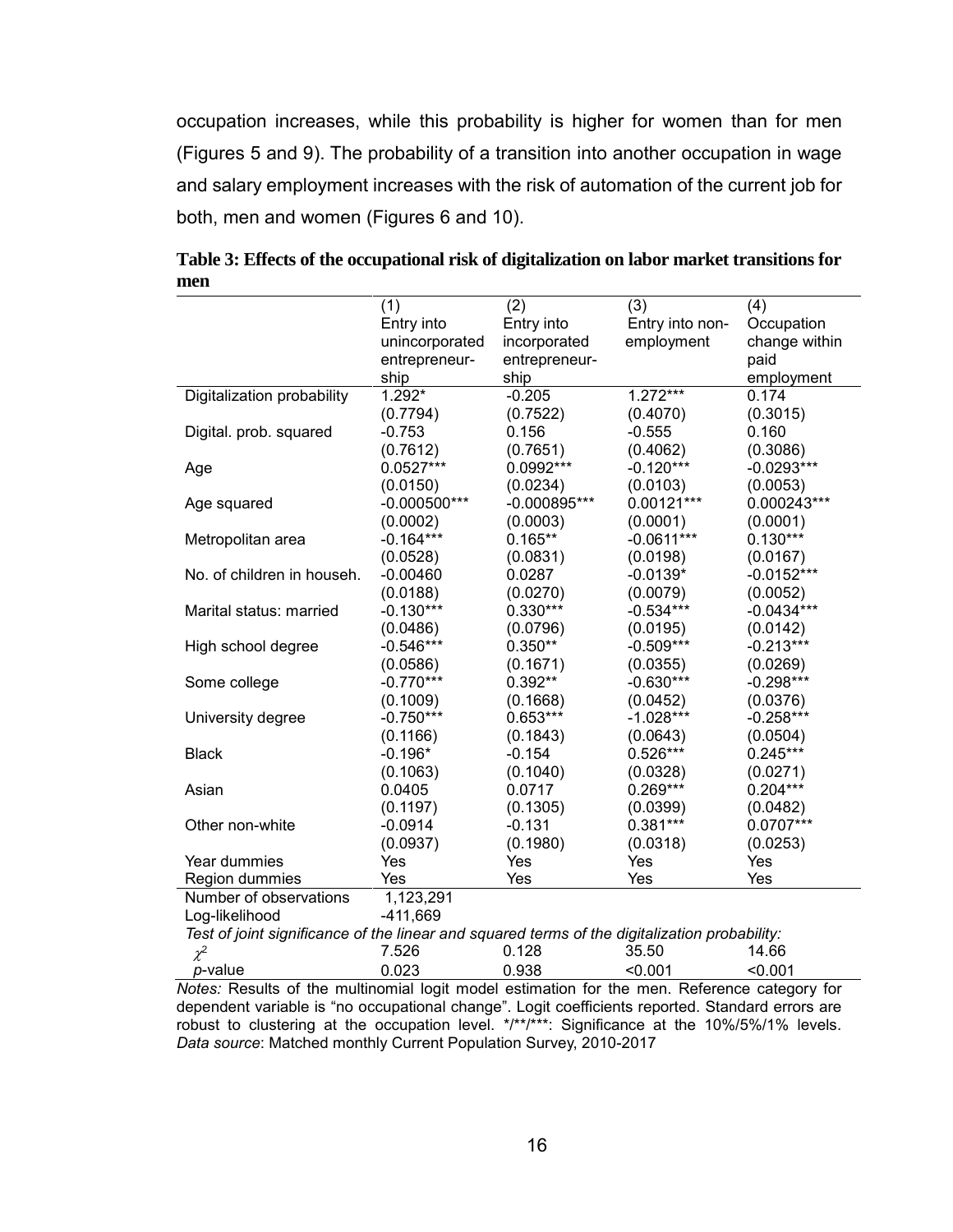|                                                                                               | (1)            | (2)           | (3)             | (4)           |
|-----------------------------------------------------------------------------------------------|----------------|---------------|-----------------|---------------|
|                                                                                               | Entry into     | Entry into    | Entry into non- | Occupation    |
|                                                                                               | unincorporated | incorporated  | employment      | change within |
|                                                                                               | entrepreneur-  | entrepreneur- |                 | paid          |
|                                                                                               | ship           | ship          |                 | employment    |
| Digitalization probability                                                                    | 2.010          | $-0.232$      | 1.648***        | 0.375         |
|                                                                                               | (1.3602)       | (0.8720)      | (0.5575)        | (0.4314)      |
| Digital. prob. squared                                                                        | $-2.124*$      | 0.105         | $-1.160**$      | $-0.0846$     |
|                                                                                               | (1.2058)       | (0.8772)      | (0.4892)        | (0.3964)      |
| Age                                                                                           | $0.0518*$      | $0.107***$    | $-0.119***$     | $-0.0162**$   |
|                                                                                               | (0.0276)       | (0.0335)      | (0.0101)        | (0.0063)      |
| Age squared                                                                                   | $-0.000471$    | $-0.000988**$ | 0.00109***      | 0.0000857     |
|                                                                                               | (0.0003)       | (0.0004)      | (0.0001)        | (0.0001)      |
| Metropolitan area                                                                             | $-0.144**$     | $0.186*$      | $-0.0437**$     | $0.0990***$   |
|                                                                                               | (0.0638)       | (0.0956)      | (0.0205)        | (0.0153)      |
| No. of children in househ.                                                                    | 0.0159         | 0.0392        | $0.0954***$     | $-0.0365***$  |
|                                                                                               | (0.0213)       | (0.0413)      | (0.0074)        | (0.0082)      |
| Marital status: married                                                                       | 0.0579         | $0.522***$    | 0.0300          | $-0.0522***$  |
|                                                                                               | (0.0481)       | (0.1026)      | (0.0213)        | (0.0166)      |
| High school degree                                                                            | $-0.502***$    | 0.174         | $-0.544***$     | $-0.0218$     |
|                                                                                               | (0.0975)       | (0.2111)      | (0.0387)        | (0.0596)      |
| Some college                                                                                  | $-0.604***$    | 0.252         | $-0.653***$     | $-0.0946$     |
|                                                                                               | (0.1302)       | (0.2529)      | (0.0538)        | (0.0718)      |
| University degree                                                                             | $-0.631***$    | $0.564**$     | $-0.942***$     | $-0.0928$     |
|                                                                                               | (0.1881)       | (0.2478)      | (0.0810)        | (0.0825)      |
| <b>Black</b>                                                                                  | $-0.203*$      | $-0.254*$     | $0.301***$      | $0.333***$    |
|                                                                                               | (0.1133)       | (0.1385)      | (0.0329)        | (0.0292)      |
| Asian                                                                                         | $-0.0893$      | 0.152         | $0.160***$      | $0.153***$    |
|                                                                                               | (0.1390)       | (0.1553)      | (0.0396)        | (0.0267)      |
| Other non-white                                                                               | 0.0463         | $-0.725**$    | $0.238***$      | 0.0961***     |
|                                                                                               | (0.1135)       | (0.3060)      | (0.0298)        | (0.0242)      |
| Year dummies                                                                                  | Yes            | Yes           | Yes             | Yes           |
| Region dummies                                                                                | Yes            | Yes           | Yes             | Yes           |
| Number of observations                                                                        | 1,055,851      |               |                 |               |
| Log-likelihood                                                                                | $-391,129$     |               |                 |               |
| Test of joint significance of the linear and squared terms of the digitalization probability: |                |               |                 |               |
| $\chi^2$                                                                                      | 4.946          | 0.515         | 12.20           | 7.535         |
| p-value                                                                                       | 0.084          | 0.773         | 0.002           | 0.023         |

**Table 4: Effects of the occupational risk of digitalization on labor market transitions for women**

*Notes:* Results of the multinomial logit model estimation for the women. Reference category for dependent variable is "no occupational change". Logit coefficients reported. Standard errors are robust to clustering at the occupation level. \*/\*\*/\*\*\*: Significance at the 10%/5%/1% levels. *Data source*: Matched monthly Current Population Survey, 2010-2017.

## **5. Discussion**

Our study is not without limitations, the most important of which result from data availability. One of the strengths of our data is its rotating panel structure, which allows us to identify labor market transitions that are essential to our analysis. Although these data provide a number of important individual-level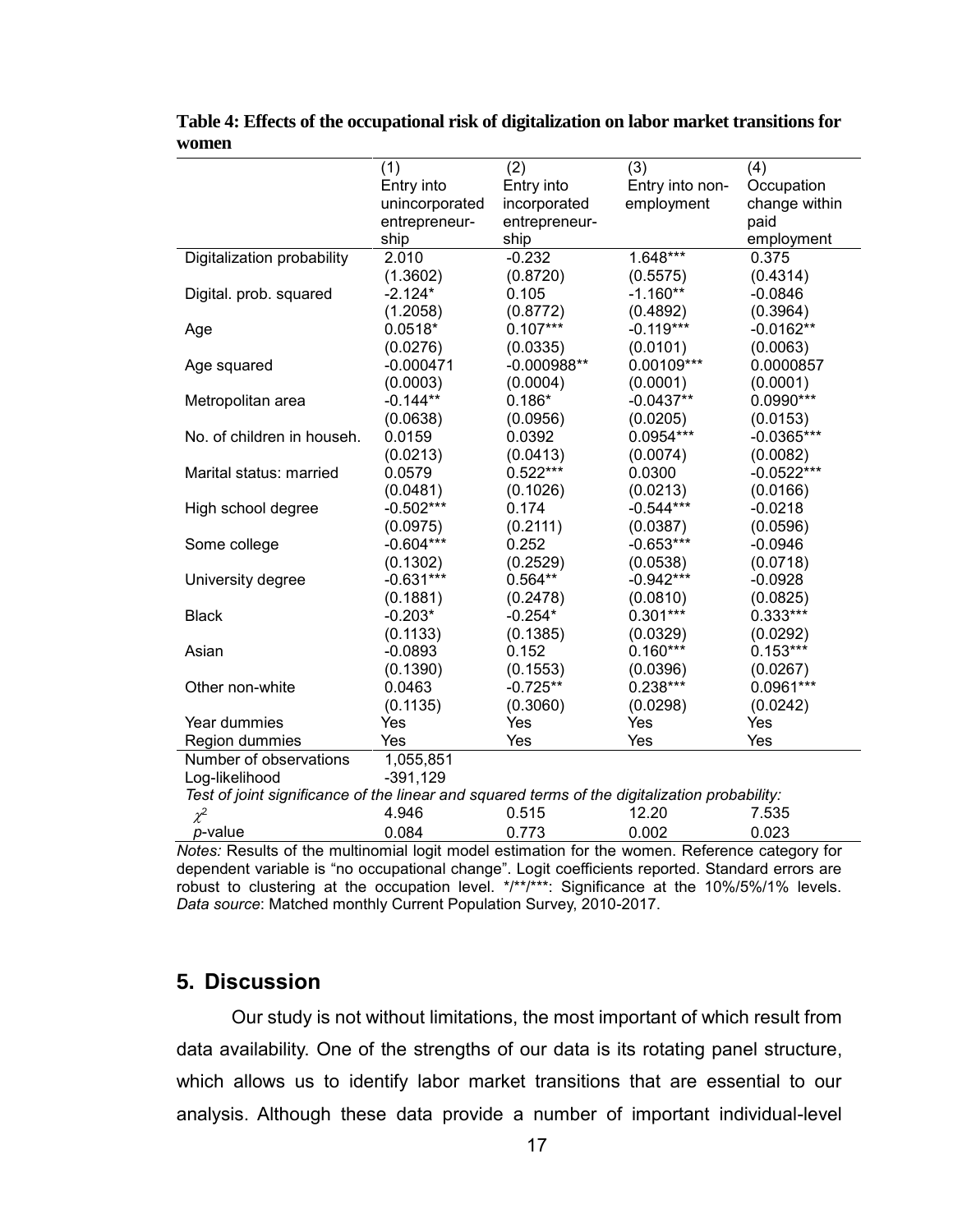characteristics that we use as control variables in our empirical analysis, there is no information about personality traits or individual motives. From previous research, it is known that such "soft" factors are important determinants of an individual's occupational choice including the choice of self-employment (see, e.g., Caliendo et al. 2015). However, we are confident that by controlling for an individual's level of formal education, we have at least partly captured these additional measures of ability that are not observable in our data.

Another issue concerns transitions to a different occupation, which could be due to more flexible labor markets in general, making it relatively easy to switch to similar occupations. Our main analysis employs occupational codes at a 6-digit level of SOC (the most detailed level of occupational classification that is available in the data). One might argue that occupational changes defined at such a narrow level may occur "occasionally", for instance, when an employee changes her employer or due to coding inaccuracies in the panel data. However, in a robustness check, we also define occupational changes at a 2-digit level of SOC, thus, accounting only for transitions between broader occupational fields, and still find similar results.

Moreover, it could be argued that our measure of digitalization risk might not solely capture the extent at which technological advances allow automatizing occupational content but might also correlate with other occupation-specific risks, such as offshoring risk. Although the offshoring risk is decreasing in general, and re-shoring of jobs seems to become a new global trend, it still might be relevant for our analysis. At a closer examination, however, it becomes clear that many occupations with high risk of digitalization, such as bus drivers, fast-food cooks and cashiers cannot be offshored because of the required geographic proximity to the customers. In turn, occupations that cannot entirely be digitalized, such as content moderators, <sup>11</sup> are likely to be offshored. Hence, we are confident that our results are not driven by the risk of an occupation being offshored.

l

<sup>11</sup> Content moderators sift through online visual and textual content to eventually decide upon appropriateness of that content and flag it correspondingly.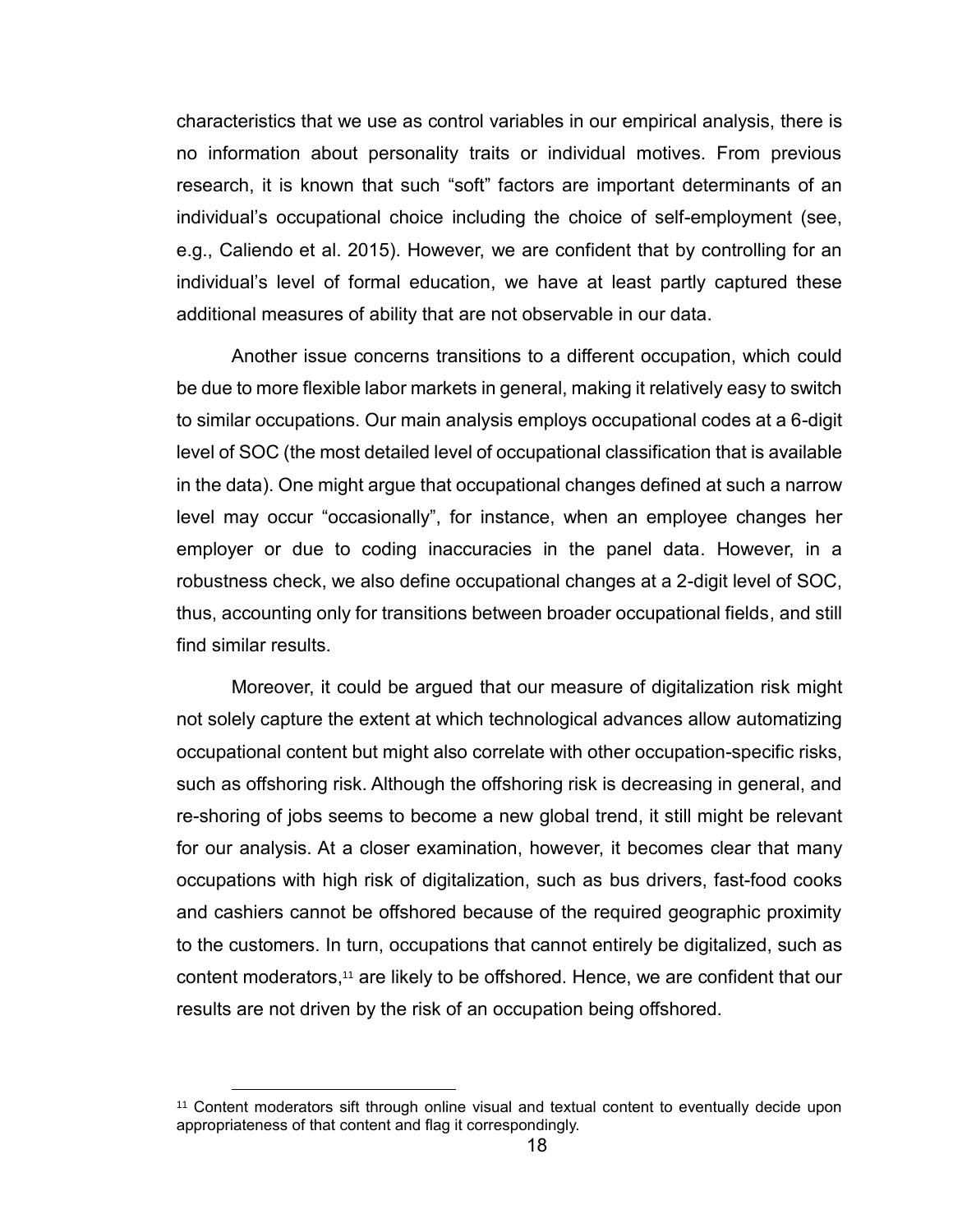#### **6. Conclusions**

There is general concern about the future of work in the digital age, when digital machines and AI will be able to replace human labor on a large scale. Recent literature suggests that one in two workers in the US will be at high risk of digitalization of their occupations in the near future.

The present study sheds more light on the effects of digitalization risk on workers by studying individual-level labor market transitions. This micro-level approach allows us to estimate the effects of digitalization on various labor market risks such as unemployment and opportunities such as entrepreneurship. In contrast to prior literature, which primarily focuses on macro effects of digitalization, we account for a wide set of individual characteristics, such as socio-demographic characteristics, human capital variables, and the region of residence.

The worker replacement effects of digitalization are already evident in more frequent labor market transitions into non-employment from employment in occupations facing very high risk of automation. Occupations with a higher risk of automation also lead to more frequent occupational changes. This suggests that workers are already anticipating changes in the labor markets due to digitalization and AI and react accordingly to prevent potential unemployment in the future. This proactive behavior of workers could mitigate the overall job-replacement effects of digitalization. Future research should investigate which occupations individuals are more likely to choose, for instance, in terms of occupational risk of automation and required levels of qualification. These issues remain beyond the scope of the present study.

Another important finding that has largely been ignored in the discussion about the future of employment is that the risk of digitalization also affects individual transitions into entrepreneurship. We show that transitions into incorporated entrepreneurship, which is linked to productive entrepreneurship in terms of growth orientation and job creation, tend to be more likely from rather "secure" occupations with low levels of automation risk. Transitions into unincorporated entrepreneurship, which is linked to necessity entrepreneurship,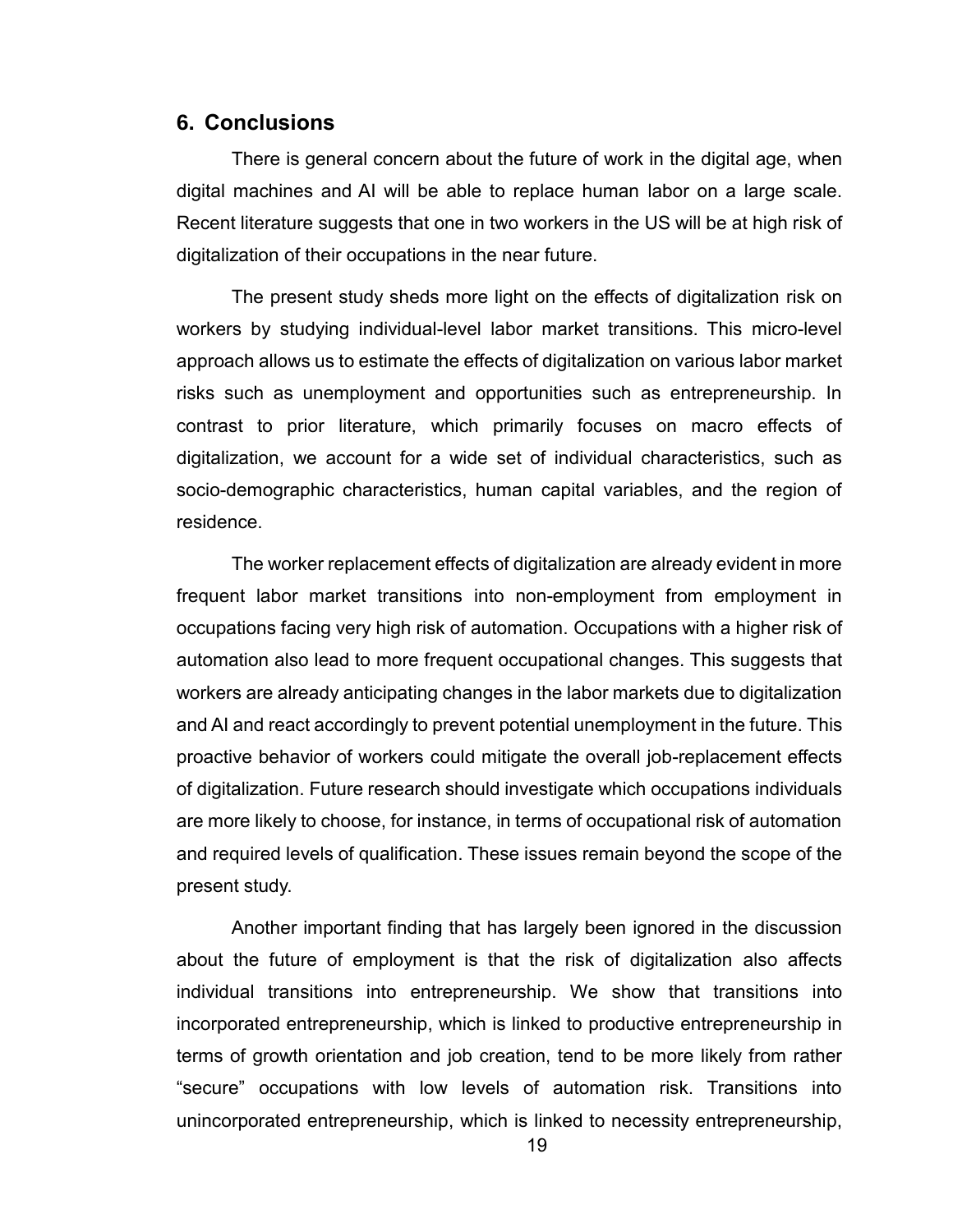are most likely from occupations with medium level of automation risk and they are least likely from occupations with very high or very low risk. Thus, while for workers in occupations with a medium automation risk unincorporated entrepreneurship is used as an escape route, entrepreneurship does not seem to be a viable option for workers, in particular women, in occupations with very high automation risk. This is plausible because self-employment is not sustainable if digital machines and AI will soon be able to perform almost all the tasks that these workers are currently performing. As we show, workers at the highest risk of automation end up in non-employment instead.

In summary, we demonstrate that the new wave of digitalization and AI is already having an impact on labor markets. However, the results of the present study also suggest that AI will not necessarily lead to the skyrocketing unemployment rates that prior literature suggested, because labor markets are already adapting to the new wave of technological change. We show that workers are responding by changing their occupations or by becoming entrepreneurs. However, the latter option is not available to the most vulnerable workers in occupations at the highest risk of automation, especially women. Public policy should help these workers to adapt and acquire new skills necessary to remain productive. On the other end of the spectrum, we also show that digitalization is creating new opportunities for growth-oriented entrepreneurs who make the transition from paid employment to entrepreneurship even without being at a high own risk of occupational automation.

Digitalization is an ongoing process that will develop more rapidly in the coming decades. There are still challenges related to the legal framework that regulates the deployment of new technologies, such as self-driving vehicles, and uncertainties regarding the general acceptance of AI in the society. Therefore, it can be expected that labor market adjustments, which are already occurring, will intensify in the future. This study has shown that entrepreneurship will play an important role in this process.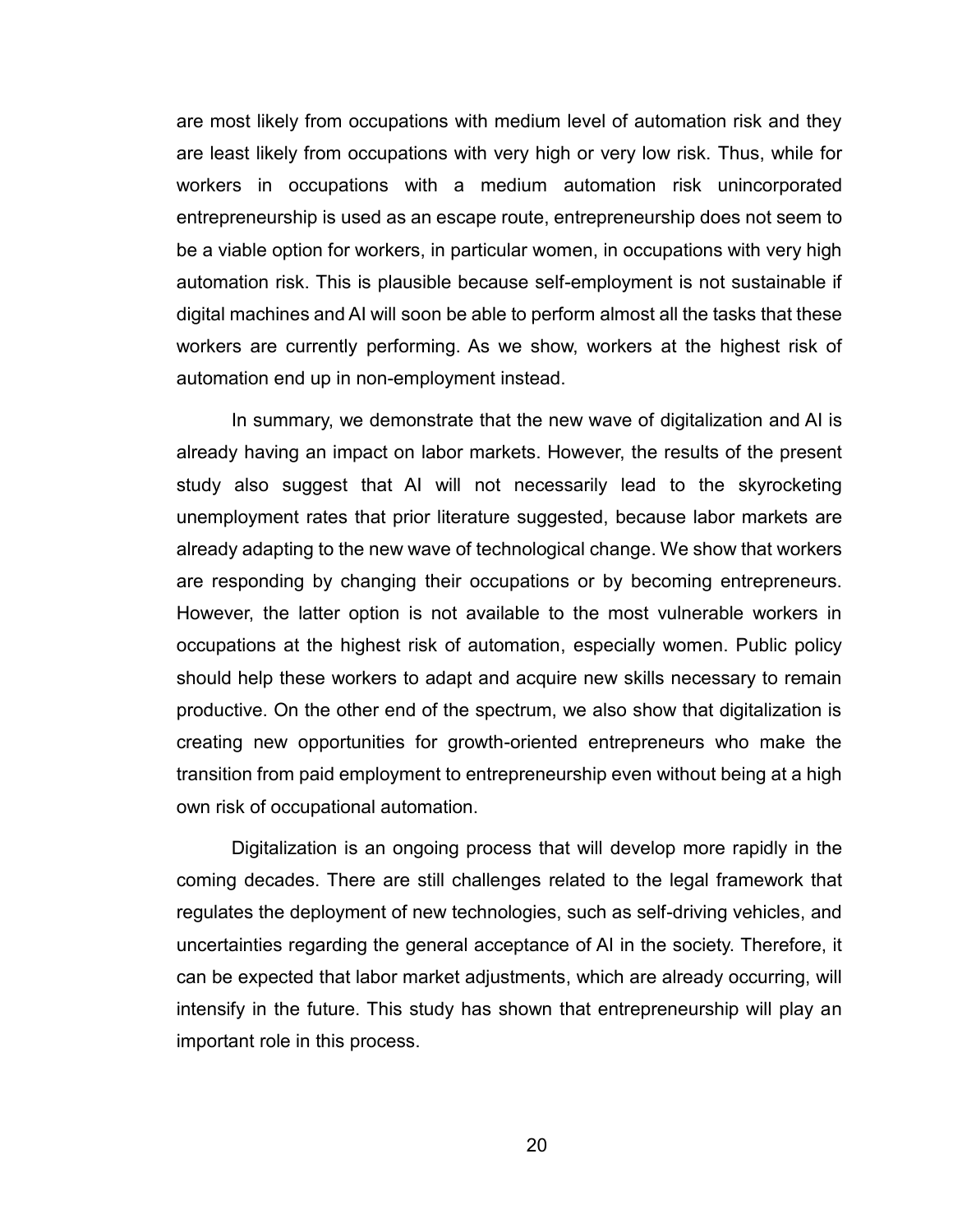#### **References**

- Acemoglu, D., and P. Restrepo (2017): Robots and Jobs: Evidence from US Labor Markets. NBER Working Paper 23285, National Bureau of Economic Research, Cambridge, Ma.
- Arntz, M., T. Gregory, and U. Zierahn (2017): Revisiting the risk of automation. *Economics Letters*, 159, 157-160.
- Åstebro and Tåg (2017): Gross, net, and new job creation by entrepreneurs. *Journal of Business Venturing Insights*, 8, 64-70.
- Baron, R.A. and J. Tang (2009): Entrepreneurs' Social Skills and New Venture Performance: Mediating Mechanisms and Cultural Generality. *Journal of Management*, 35(2), 282-306.
- Bode, E., Brunow S., Ott, I., and Sorgner, A. (2018): Worker Personality: Another Skill Bias beyond Education in the Digital Age. Forthcoming in *German Economic Review*.
- Brynjolfsson, E., Mitchell, T., and Rock, D. (2018): What Can Machines Learn and What Does It Mean for Occupations and the Economy? *American Economic Association Papers and Proceedings* 108, 43-47.
- Caliendo, M., Fossen, F.M., Kritikos, A.S., and Wetter, M. (2015): The Gender Gap in Entrepreneurship: Not Just a Matter of Personality. *CESifo Economic Studies*, 61(1), 202-238.
- Fairlie, R.W., and Fossen, F.M. (2018): Opportunity versus Necessity Entrepreneurship: Two Components of Business Creation. IZA Discussion Paper 11258.
- Felten, E.W., Raj, M., and Seamans, R. (2018): A Method to Link Advances In Artificial Intelligence to Occupational Abilities. *American Economic Association Papers and Proceedings* 108, 54-57.
- Flood, S., King, M., Ruggles, S., and Warren, J.R. (2017). Integrated Public Use Microdata Series, Current Population Survey: Version 5.0. [dataset]. Minneapolis: University of Minnesota. [https://doi.org/10.18128/D030.V5.0.](https://doi.org/10.18128/D030.V5.0)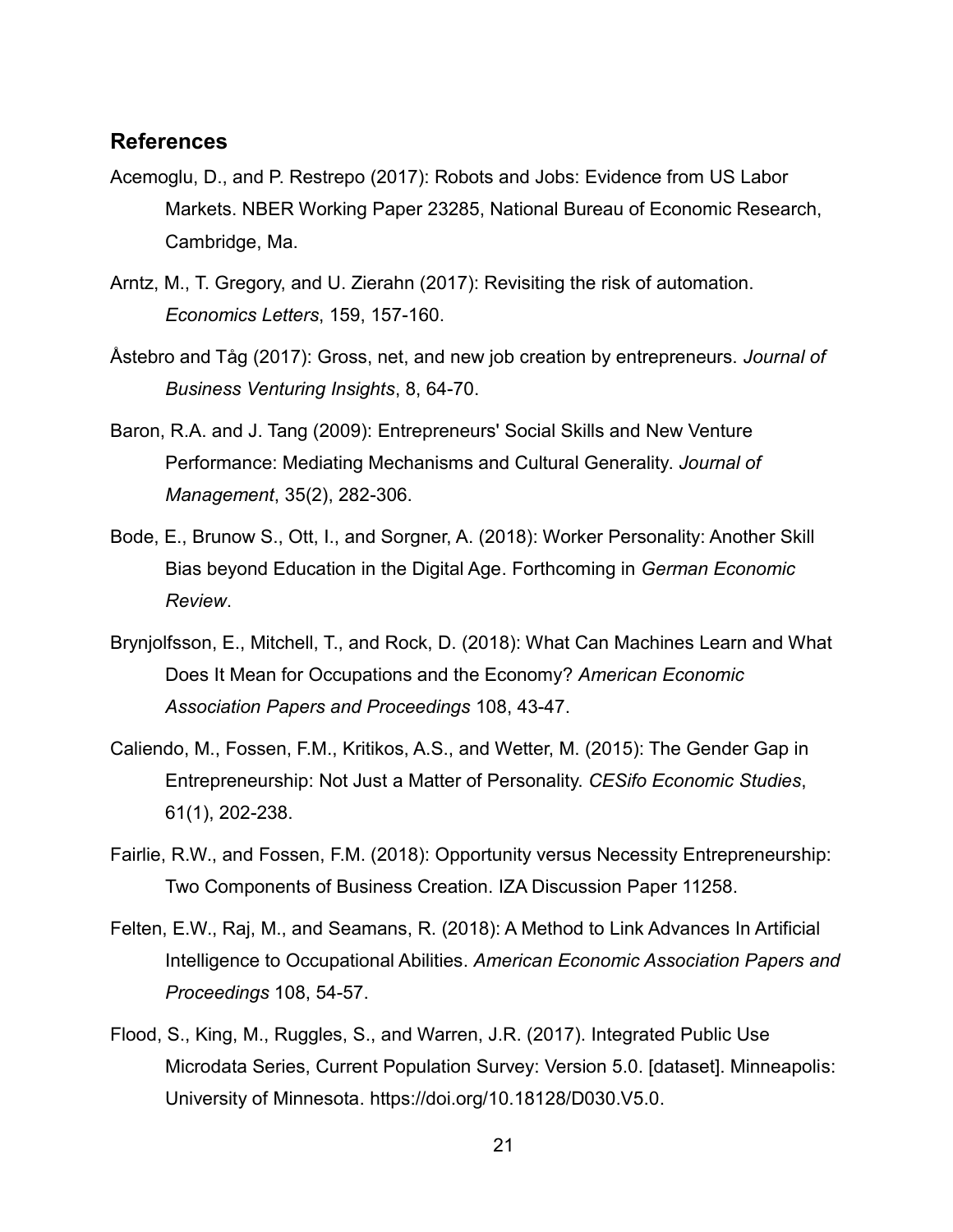- Frey, C.B., and M.A. Osborne (2017): The Future of Employment: How Susceptible are Jobs to Computerization? *Technological Forecasting and Social Change* 114: 254–280.
- Fritsch, M., Sorgner, A., and Wyrwich, M. (2018): Self-Employment and Well-Being Across Institutional Contexts. Jena Economic Research Papers, # 2018-005.
- Knight, Frank H. (1921): *Risk, Uncertainty and Profit*. New York: Houghton Mifflin.
- Levine, Ross and Yona Rubinstein (2016): Smart and Illicit: Who Becomes an Entrepreneur and Does it Pay? *Quarterly Journal of Economics*, forthcoming.
- Lucas, Robert E. (1978): On the Size Distribution of Business Firms. *Bell Journal of Economics*, 9, 508-523.
- Sorgner, A. (2017): Jobs at Risk!? Effects of Automation of Jobs on Occupational Mobility. *Foresight and STI Governance*, 11(3), 37–48.
- Sorgner A., Bode, E., and Krieger-Boden, C. (2017a): *The Effects of Digitalization on Gender Equality in the G20 economies*. E-book. Kiel Institute for the World Economy, Kiel [\(https://www.ifw-kiel.de/pub/e-books/digital\\_women](https://www.ifw-kiel.de/pub/e-books/digital_women-final_report.pdf)final report.pdf).
- Sorgner, A., Fritsch, M., and Kritikos, A. (2017b): Do Entrepreneurs Really Earn Less? *Small Business Economics,* 49(2), 251-272.
- Sorgner, A. and Fritsch, M. (2017): Entrepreneurial Career Paths: Occupational Context and the Propensity to Become Self-employed*. Small Business Economics*. <https://doi.org/10.1007/s11187-017-9917-z>
- von Briel, F., Davidsson, P., and Recker, J.C. (in press): Digital Technologies as External Enablers of New Venture Creation in the IT Hardware Sector. *Entrepreneurship Theory and Practice*.
- Ward, T.B. (2004): Cognition, Creativity, and Entrepreneurship. *Journal of Business Venturing*, 19(2), 173-188.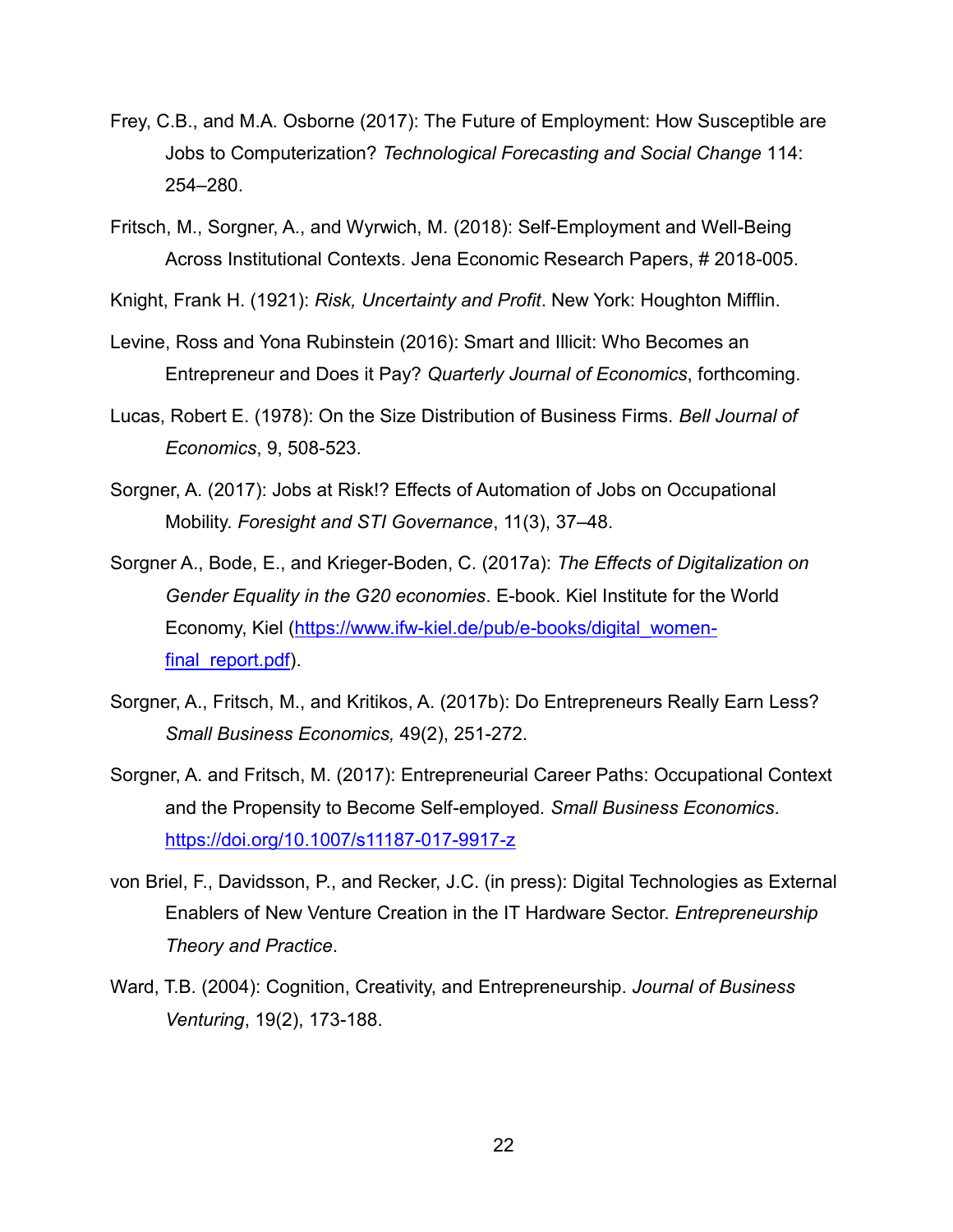# **Appendix A: Supplementary tables**

| Automation<br>bottleneck | O*Net item                                                                                                                                       |
|--------------------------|--------------------------------------------------------------------------------------------------------------------------------------------------|
| Perception and           | (i) Finger dexterity                                                                                                                             |
| manipulation             | Ability to make precisely coordinated movements of the fingers of one<br>or both hands to grasp, manipulate, or assemble very small objects.     |
|                          | (ii) Manual Dexterity<br>Ability to quickly move your hand, your hand together with your arm, or                                                 |
|                          | your two hands to grasp, manipulate, or assemble objects.                                                                                        |
|                          | (iii) Cramped Work Space, Awkward Positions                                                                                                      |
|                          | How often does this job require working in cramped work spaces that<br>requires getting into awkward positions?                                  |
| Creative                 | (iv) Originality                                                                                                                                 |
| intelligence             | ability to come up with unusual or clever ideas about a given topic or<br>situation, or to develop creative ways to solve a problem.             |
|                          | (v) Fine Arts                                                                                                                                    |
|                          | Knowledge of the theory and techniques required to compose,<br>produce, and perform works of music, dance, visual arts, drama, and<br>sculpture. |
|                          | (vi) Social Perceptiveness                                                                                                                       |
|                          | Being aware of others' reactions and understanding why they react as<br>they do.                                                                 |
| Social                   | (vii) Negotiation                                                                                                                                |
| intelligence             | Bringing others together and trying to reconcile differences.                                                                                    |
|                          | (viii) Persuasion:                                                                                                                               |
|                          | Persuading others to change their minds or behavior.                                                                                             |
|                          | (ix) Assisting and Caring for Others                                                                                                             |
|                          | Providing personal assistance, medical attention, emotional support,                                                                             |
|                          | or other personal care to others such as coworkers, customers, or<br>patients.                                                                   |
|                          | Sources: Frey and Osborne (2017); adopted from Bode et al. (2018).                                                                               |

### **Table A1: Automation bottlenecks (Frey and Osborne 2017)**

ey and Osborne (2017); adopted from Bode et al. (2018).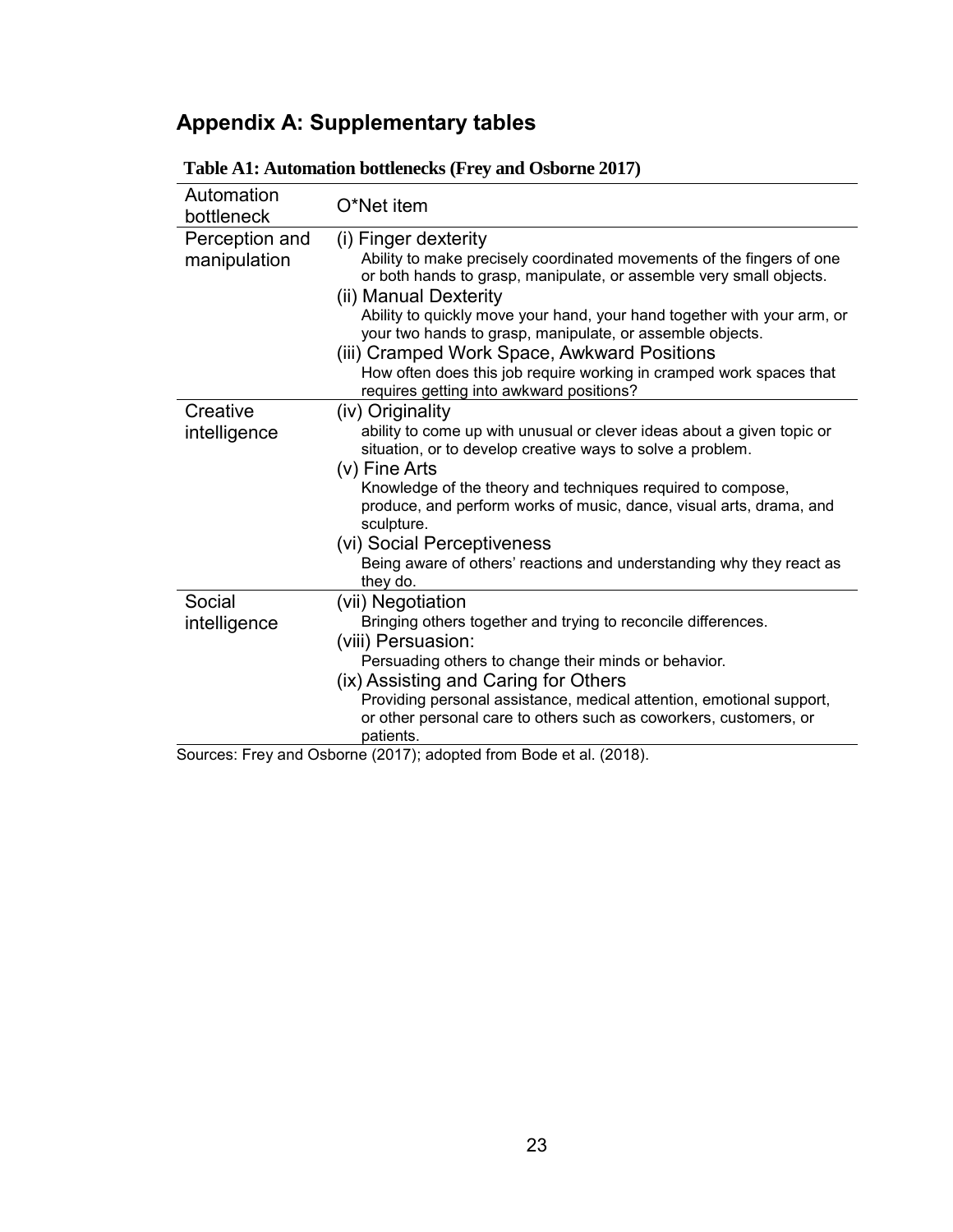|                                | All men |                        | No change |           | Entry into unin-<br>corporated entre-<br>preneurship |           | Entry into incorpo-<br>rated entrepreneur-<br>ship |           | Entry into non-em-<br>ployment |           | Occupation change<br>within paid employ-<br>ment |       |
|--------------------------------|---------|------------------------|-----------|-----------|------------------------------------------------------|-----------|----------------------------------------------------|-----------|--------------------------------|-----------|--------------------------------------------------|-------|
| Variable                       | Mean    | <b>SD</b>              | Mean      | <b>SD</b> | Mean                                                 | <b>SD</b> | Mean                                               | <b>SD</b> | Mean                           | <b>SD</b> | Mean                                             | SD    |
| Digitalization probability     | 0.486   | 0.362                  | 0.479     | 0.362     | 0.567                                                | 0.343     | 0.421                                              | 0.363     | 0.637                          | 0.321     | 0.533                                            | 0.360 |
| Age                            | 41.7    | 11.9                   | 41.9      | 11.9      | 42.8                                                 | 11.6      | 45.3                                               | 10.7      | 36.9                           | 12.7      | 40.2                                             | 12.1  |
| Metropolitan area              | 0.822   | 0.383                  | 0.820     | 0.385     | 0.810                                                | 0.392     | 0.863                                              | 0.344     | 0.817                          | 0.387     | 0.853                                            | 0.354 |
| No. of children in the househ. | 0.894   | 1.172                  | 0.903     | 1.173     | 0.905                                                | 1.223     | 1.056                                              | 1.254     | 0.645                          | 1.097     | 0.843                                            | 1.166 |
| Married                        | 0.606   | 0.489                  | 0.615     | 0.487     | 0.591                                                | 0.492     | 0.744                                              | 0.437     | 0.380                          | 0.485     | 0.564                                            | 0.496 |
| Less than high school          | 0.076   | 0.265                  | 0.072     | 0.258     | 0.160                                                | 0.367     | 0.044                                              | 0.205     | 0.151                          | 0.358     | 0.099                                            | 0.299 |
| High school degree             | 0.293   | 0.455                  | 0.291     | 0.454     | 0.325                                                | 0.468     | 0.246                                              | 0.431     | 0.360                          | 0.480     | 0.304                                            | 0.460 |
| Some college                   | 0.289   | 0.453                  | 0.290     | 0.454     | 0.244                                                | 0.429     | 0.253                                              | 0.435     | 0.311                          | 0.463     | 0.275                                            | 0.447 |
| University degree              | 0.342   | 0.474                  | 0.347     | 0.476     | 0.271                                                | 0.445     | 0.456                                              | 0.498     | 0.179                          | 0.383     | 0.322                                            | 0.467 |
| White                          | 0.835   | 0.371                  | 0.839     | 0.367     | 0.838                                                | 0.368     | 0.844                                              | 0.363     | 0.755                          | 0.430     | 0.796                                            | 0.403 |
| <b>Black</b>                   | 0.080   | 0.272                  | 0.077     | 0.267     | 0.069                                                | 0.254     | 0.067                                              | 0.251     | 0.141                          | 0.348     | 0.104                                            | 0.305 |
| Asian                          | 0.056   | 0.231                  | 0.055     | 0.229     | 0.062                                                | 0.241     | 0.067                                              | 0.251     | 0.056                          | 0.231     | 0.070                                            | 0.254 |
| Other race                     | 0.029   | 0.166                  | 0.028     | 0.165     | 0.031                                                | 0.173     | 0.021                                              | 0.143     | 0.048                          | 0.214     | 0.031                                            | 0.173 |
| Person-year observations       |         | 1,123,291<br>1,020,546 |           | 3,258     | 1,543                                                |           |                                                    | 26,543    |                                | 71,401    |                                                  |       |

#### **Table A2: Descriptive statistics for men**

Note: Means and standard deviations by type of labor market transition between two consecutive months. Data source: Matched monthly Current Population Survey, 2010-2017.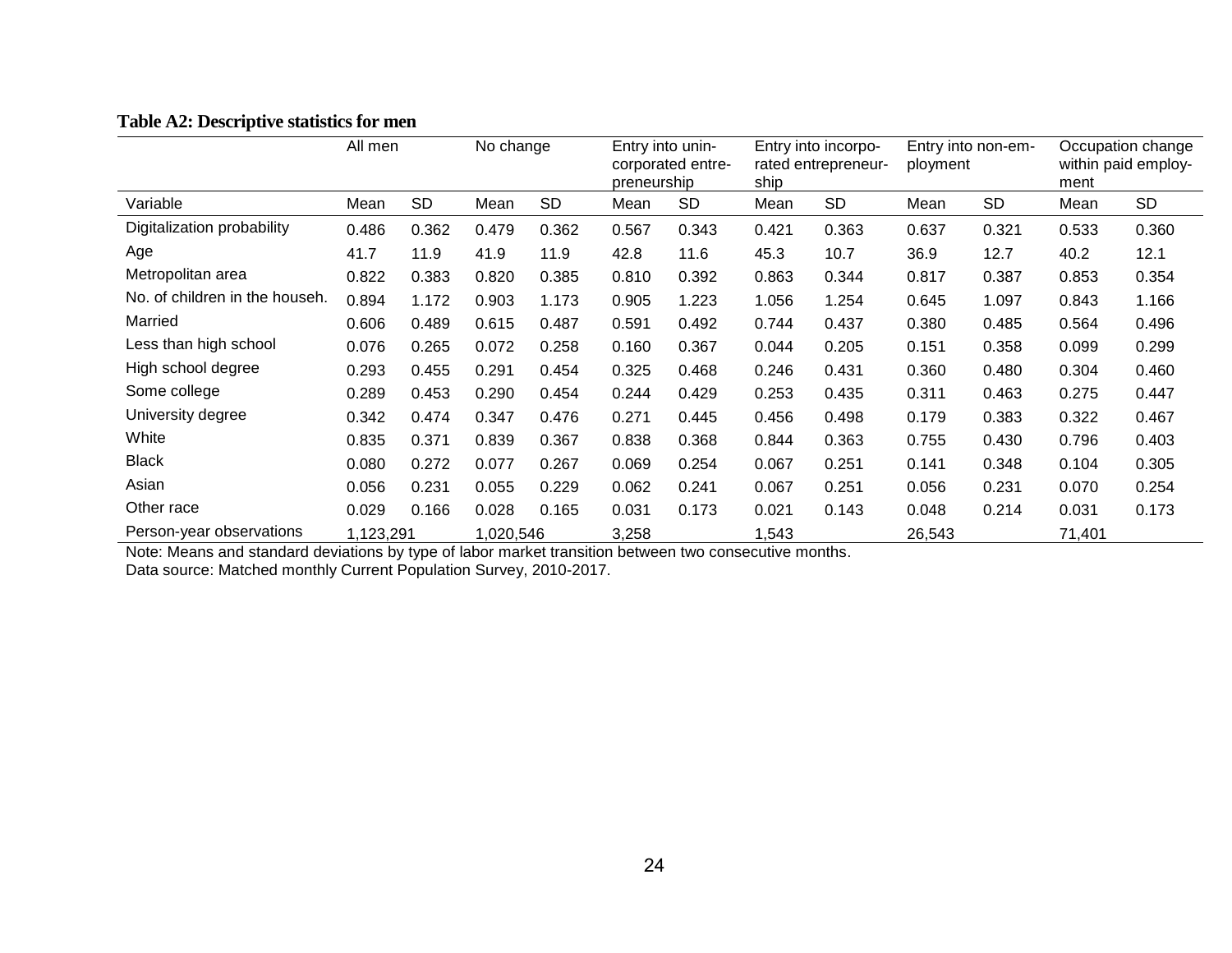|                                | All women |           | No change |           | Entry into unin-<br>corporated entre-<br>preneurship |           | Entry into incorpo-<br>rated entrepreneur-<br>ship |           | Entry into non-em-<br>ployment |           | Occupation change<br>within paid employ-<br>ment |           |
|--------------------------------|-----------|-----------|-----------|-----------|------------------------------------------------------|-----------|----------------------------------------------------|-----------|--------------------------------|-----------|--------------------------------------------------|-----------|
| Variable                       | Mean      | <b>SD</b> | Mean      | <b>SD</b> | Mean                                                 | <b>SD</b> | Mean                                               | <b>SD</b> | Mean                           | <b>SD</b> | Mean                                             | <b>SD</b> |
| Digitalization probability     | 0.531     | 0.385     | 0.525     | 0.386     | 0.523                                                | 0.361     | 0.463                                              | 0.392     | 0.629                          | 0.349     | 0.572                                            | 0.378     |
| Age                            | 41.9      | 12.2      | 42.2      | 12.1      | 43.9                                                 | 11.6      | 45.4                                               | 10.7      | 37.6                           | 12.4      | 40.6                                             | 12.3      |
| Metropolitan area              | 0.813     | 0.390     | 0.811     | 0.392     | 0.800                                                | 0.400     | 0.854                                              | 0.354     | 0.818                          | 0.386     | 0.845                                            | 0.362     |
| No. of children in the househ. | 0.913     | 1.120     | 0.912     | 1.116     | 0.979                                                | 1.170     | 1.023                                              | 1.301     | 1.036                          | 1.244     | 0.866                                            | 1.114     |
| Married                        | 0.547     | 0.498     | 0.552     | 0.497     | 0.585                                                | 0.493     | 0.719                                              | 0.450     | 0.482                          | 0.500     | 0.500                                            | 0.500     |
| Less than high school          | 0.060     | 0.237     | 0.057     | 0.232     | 0.112                                                | 0.316     | 0.040                                              | 0.197     | 0.127                          | 0.333     | 0.065                                            | 0.246     |
| High school degree             | 0.268     | 0.443     | 0.266     | 0.442     | 0.276                                                | 0.447     | 0.217                                              | 0.412     | 0.302                          | 0.459     | 0.280                                            | 0.449     |
| Some college                   | 0.337     | 0.473     | 0.337     | 0.473     | 0.306                                                | 0.461     | 0.287                                              | 0.453     | 0.349                          | 0.477     | 0.330                                            | 0.470     |
| University degree              | 0.336     | 0.472     | 0.340     | 0.474     | 0.305                                                | 0.461     | 0.456                                              | 0.498     | 0.222                          | 0.415     | 0.325                                            | 0.468     |
| White                          | 0.807     | 0.395     | 0.812     | 0.391     | 0.822                                                | 0.383     | 0.832                                              | 0.374     | 0.755                          | 0.430     | 0.755                                            | 0.430     |
| <b>Black</b>                   | 0.107     | 0.309     | 0.104     | 0.305     | 0.081                                                | 0.273     | 0.080                                              | 0.272     | 0.145                          | 0.353     | 0.146                                            | 0.353     |
| Asian                          | 0.054     | 0.227     | 0.054     | 0.225     | 0.059                                                | 0.236     | 0.075                                              | 0.263     | 0.056                          | 0.230     | 0.065                                            | 0.246     |
| Other race                     | 0.032     | 0.176     | 0.031     | 0.174     | 0.038                                                | 0.192     | 0.013                                              | 0.113     | 0.044                          | 0.205     | 0.035                                            | 0.183     |
| Person-year observations       | 1,055,851 |           |           | 958,697   |                                                      |           | 697                                                |           | 32,228                         |           | 61,846                                           |           |

#### **Table A3: Descriptive statistics for women**

*Note:* Means and standard deviations by type of labor market transition between two consecutive months. *Data source*: Matched monthly Current Population Survey, 2010-2017.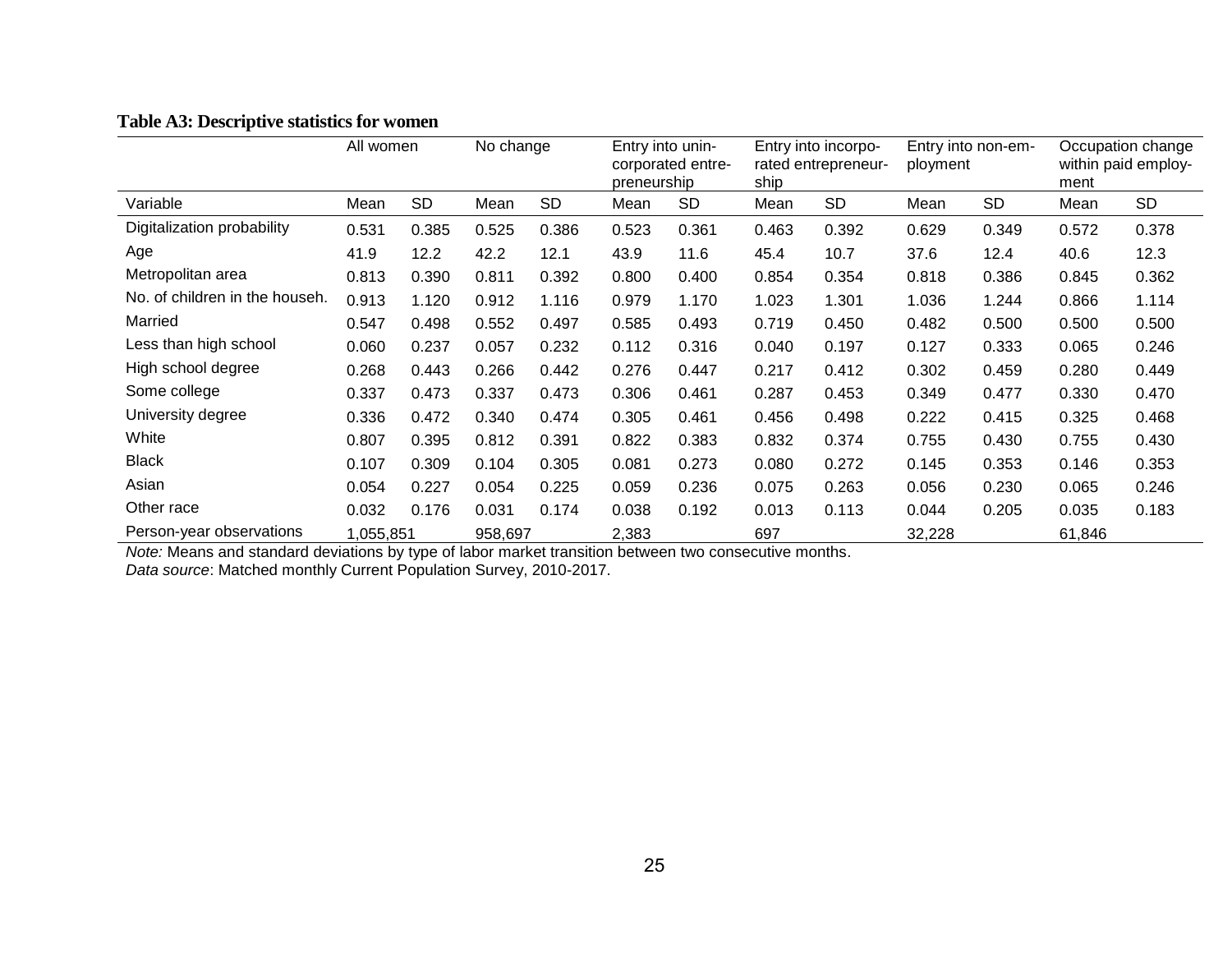# **Appendix B: Figures**





**Figure 2: Estimated probability of occupation change within paid employment at different levels of digitalization risk, full sample**

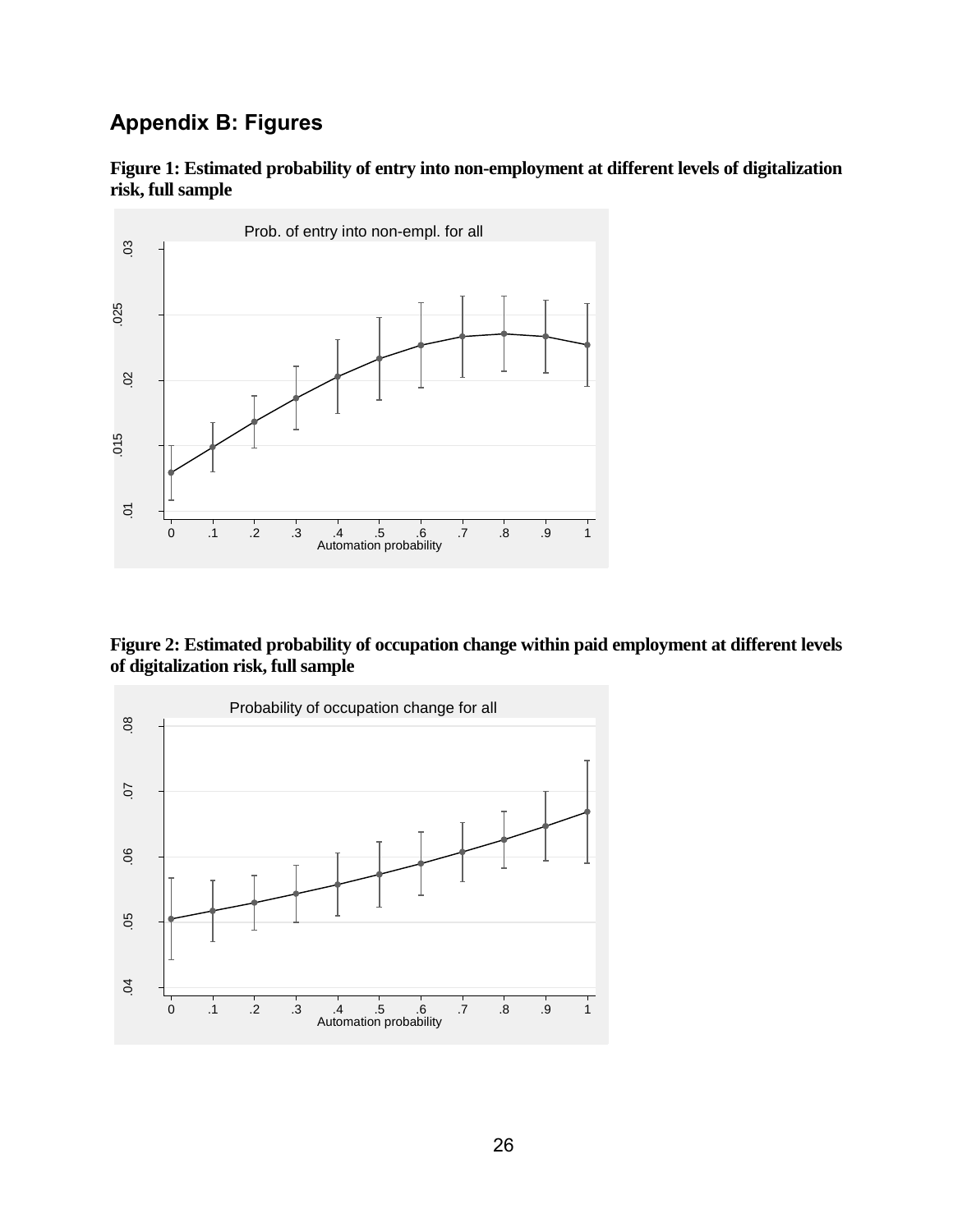#### **Figure 3: Estimated probability of entry into unincorporated entrepreneurship at different levels of digitalization risk, full sample**



**Figure 4: Estimated probability of entry into incorporated entrepreneurship at different levels of digitalization risk, full sample**

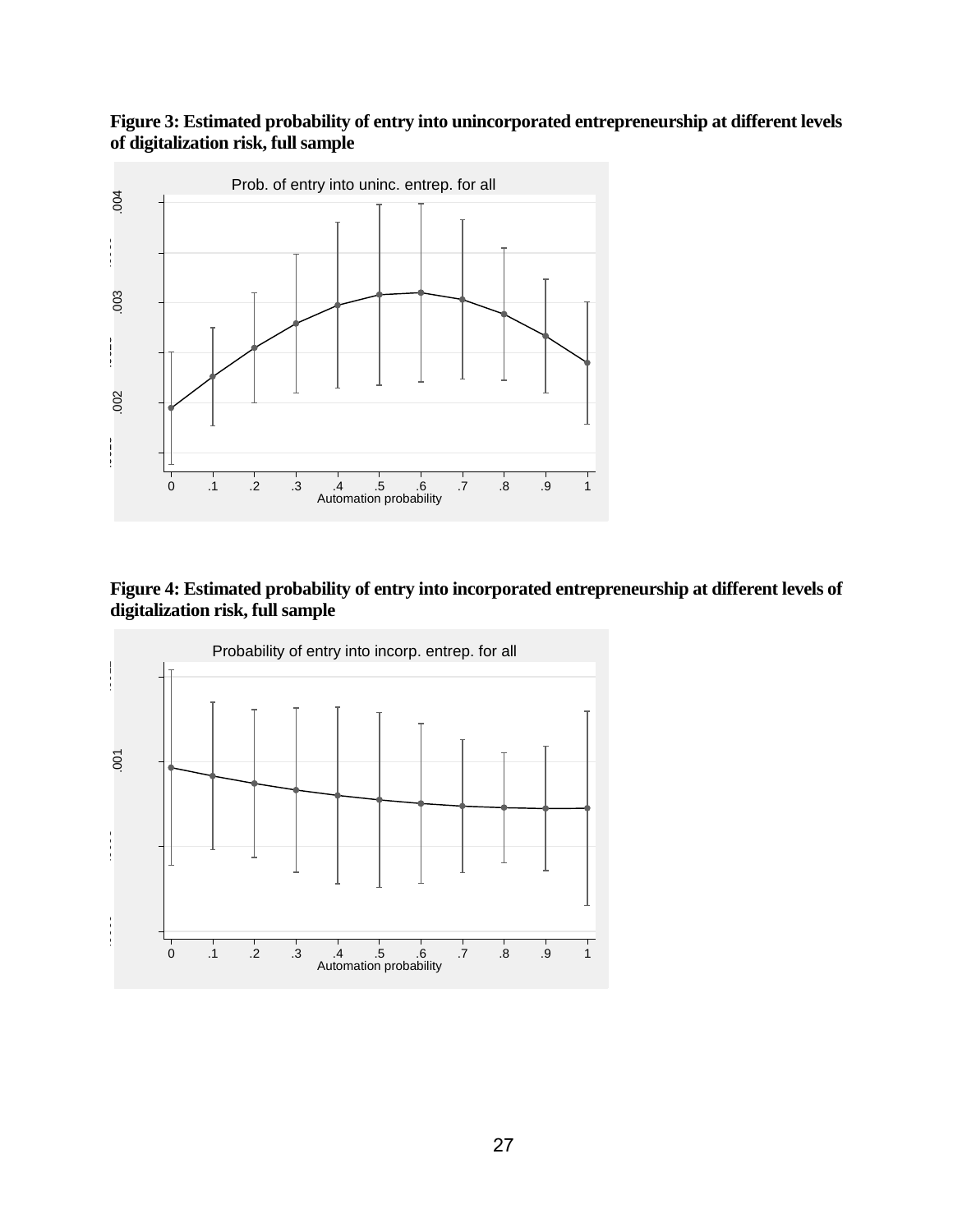**Figure 5: Estimated probability of entry into non-employment at different levels of digitalization risk, men**



**Figure 6: Estimated probability of occupation change within paid employment at different levels of digitalization risk, men**

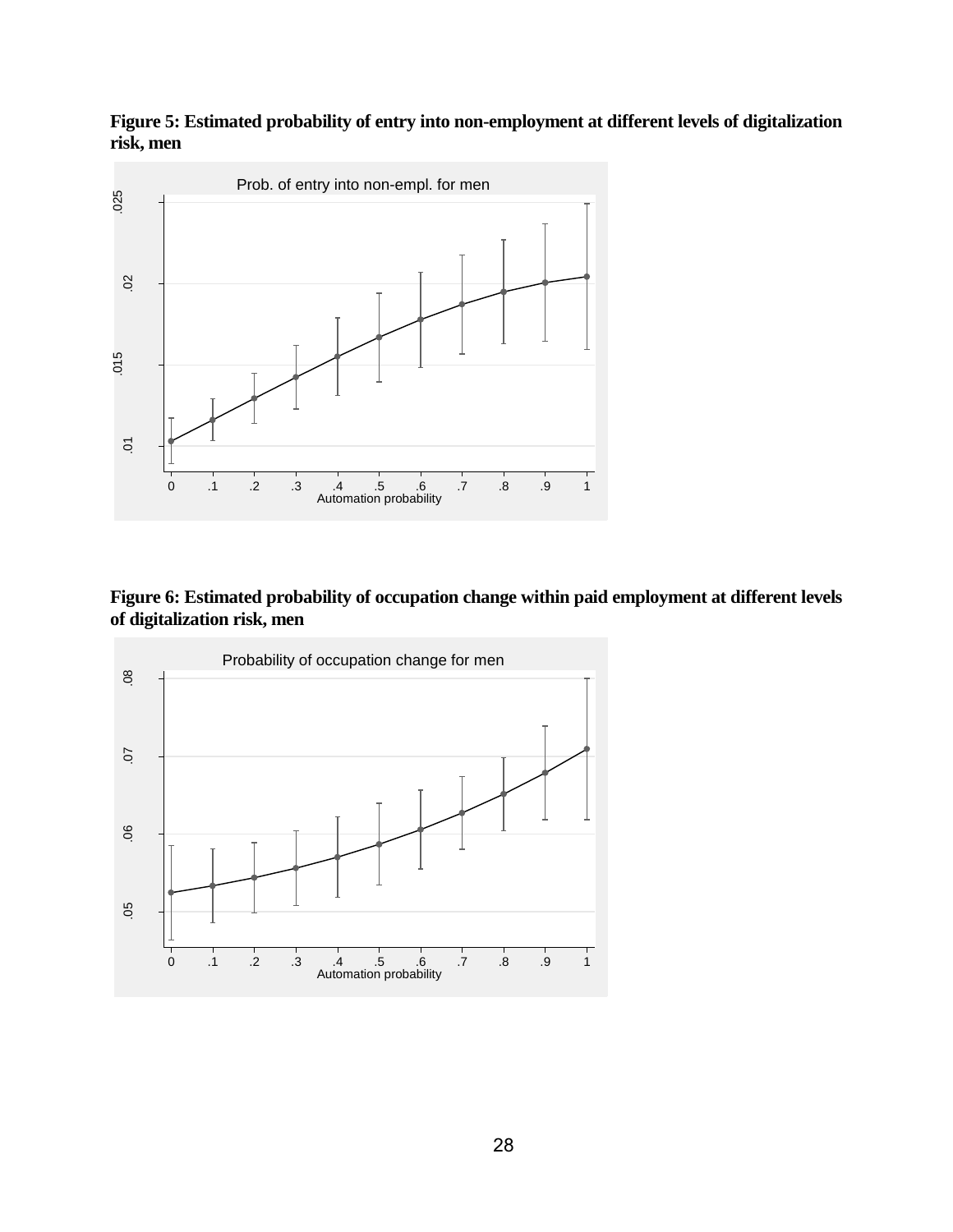#### **Figure 7: Estimated probability of entry into unincorporated entrepreneurship at different levels of digitalization risk, men**



#### **Figure 8: Estimated probability of entry into incorporated entrepreneurship at different levels of digitalization risk, men**

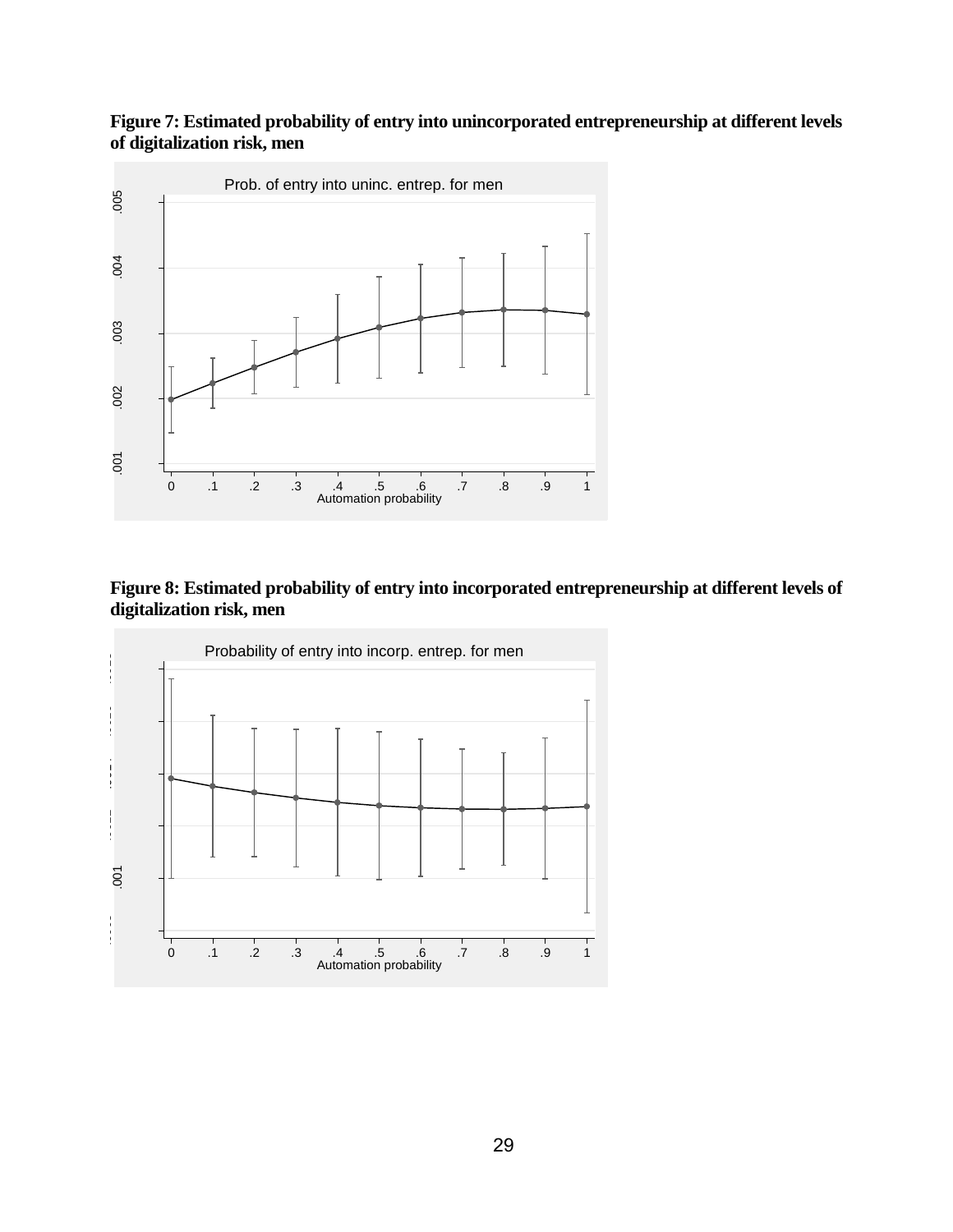#### **Figure 9: Estimated probability of entry into non-employment at different levels of digitalization risk, women**



#### **Figure 10: Estimated probability of occupation change within paid employment at different levels of digitalization risk, women**